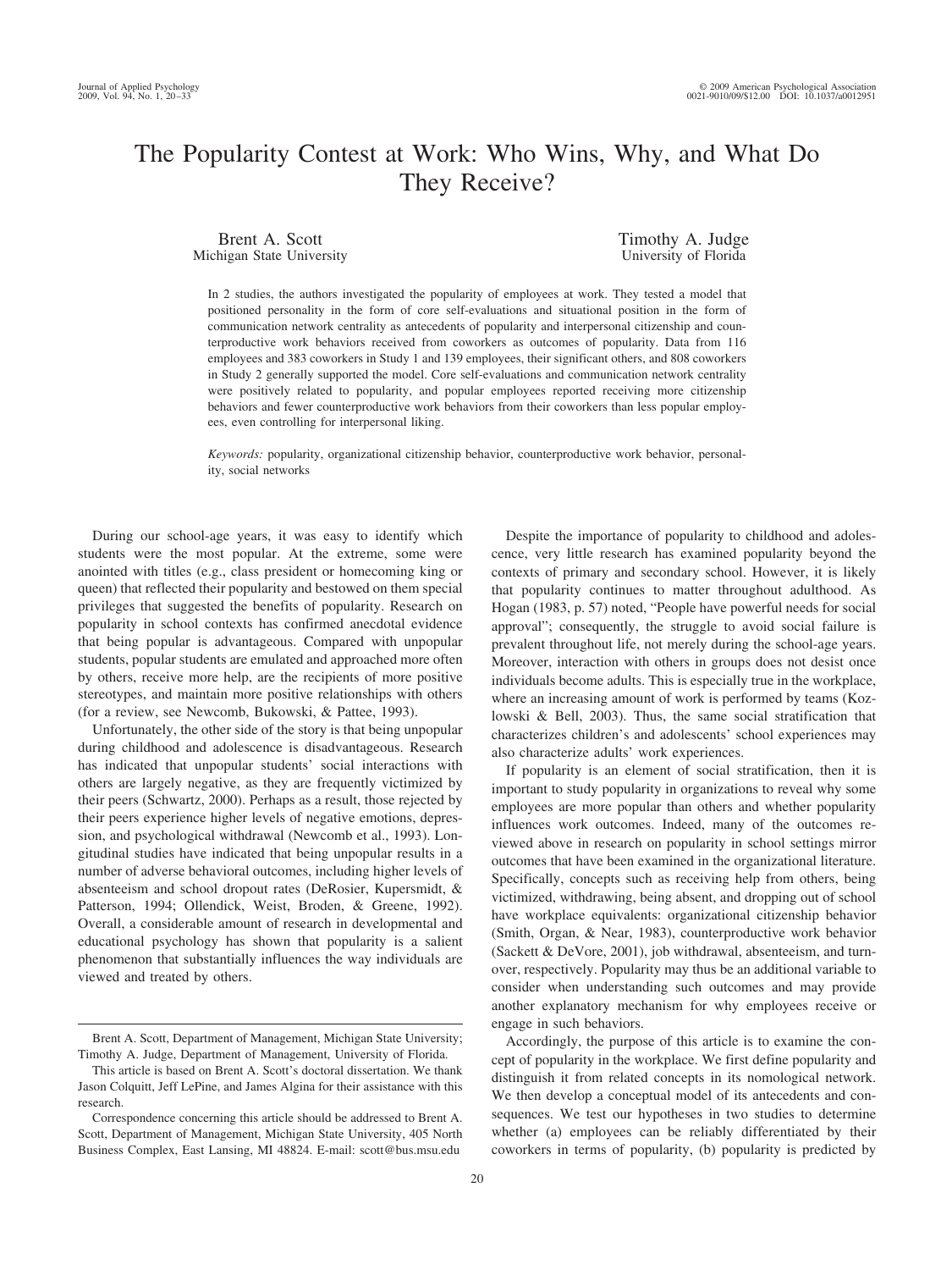both personal and situational factors, and (c) popularity predicts treatment received from coworkers over and above related organizational concepts.

## Definition and Conceptual Model

# *Defining Popularity*

Although infrequently studied, popularity is not an entirely new concept to the organizational sciences. Several studies, most of which were conducted decades ago, suggested that the concept of popularity does translate from school to work. Popularity has been linked to job satisfaction (Van Zelst, 1951), individual job performance (Bass, 1962; Hollander, 1965), group performance (Lodahl & Porter, 1961; Porter & Ghiselli, 1960), and organizational punishment (Mitchell & Liden, 1982). Although this research suggested the relevance of popularity to the workplace, none of the studies provided a formal definition of popularity, and little theoretical rationale was presented linking popularity to the other variables examined. These limitations suggest that research on popularity can be enriched by defining popularity with greater precision and by drawing from existing theory to justify relationships between popularity and other work-related constructs.

Locke (2003) advocated the use of dictionaries as a useful foundation for formulating definitions of academic concepts, which he criticized for often being unnecessarily complex. The *Oxford English Dictionary* (2005) defined *popular* as "generally accepted, commonly known," and *Merriam-Webster's Collegiate Dictionary* (2003) defined it as "frequently encountered or widely accepted." A common element of both dictionary definitions is the notion of acceptance, which parallels academic definitions of popularity found in the developmental and educational psychology literatures (e.g., Bukowski & Hoza, 1989; Coie, Dodge, & Coppotelli, 1982; Newcomb & Bagwell, 1995). In accordance with the above, we define popularity as being generally accepted by one's peers.

Some clarifications to this definition should be noted. First, although popularity is a property of an individual, an individual must be embedded in a group to possess it. Thus, in terms of level of analysis, popularity is "both an individual and group-oriented phenomenon" (Rubin, Bukowski, & Parker, 2006, p. 579). *Popular* and *unpopular* are labels conferred by group members on a focal employee, reflecting those members' shared perceptions. Moreover, when evaluating the popularity of a given employee, individuals are not likely to rely on their own feelings toward the employee in question. Instead, individuals evaluate how others view the focal employee—the collective perception held of that employee. Thus, popularity is not in the eye of the beholder; rather, it is in the eyes of the beholders, reflecting the general opinion of the group about a given individual (Bukowski & Hoza, 1989).

Second, some researchers studying popularity in school contexts have equated acceptance with interpersonal liking, using interpersonal liking and disliking nominations made by peers to identify popular students (e.g., Coie et al., 1982). Although clearly they are related, there are fundamental differences between interpersonal liking and popularity. Whereas being liked interpersonally occurs at the dyadic level, being popular occurs at the group level (Rubin et al., 2006). Judgments of interpersonal liking are self-referenced (e.g., Cardy & Dobbins, 1986), and judgments of popularity are other referenced (i.e., describe how the person is perceived by others). This notion fits well with Chan's (1998) distinction among composition models, which specify the functional relationships among phenomena at different levels of analysis (see also Kozlowski & Klein, 2000). Of the various composition models discussed by Chan, referent-shift consensus models appear most applicable to the concept of employee popularity, as such models focus on how individuals believe others perceive a given construct. More important, Chan suggested that referent-shift consensus models require within-group agreement to justify the aggregation of individual perceptions. Thus, there should tend to be consensus among coworkers regarding the popularity of a given employee.

In contrast to judgments of how the group perceives a given employee, which should tend to be similar among coworkers, feelings of interpersonal liking toward that employee may differ among coworkers. This change in referent (from other to self) acknowledges that a coworker may perceive an employee as popular yet dislike that employee on an interpersonal level or, alternatively, that a coworker may perceive an employee as unpopular yet like that employee on an interpersonal level. On this point, research on children's popularity has revealed that unpopular students tend to envy and dislike interpersonally those whom they perceive to be popular (Eder, 1985). Interestingly, despite these negative interpersonal feelings, students who dislike popular students still behave positively toward them. As LaFontana and Cillessen (1998, p. 317) noted, "Children may resent popular children, but their behavior toward them may be positive nonetheless, out of a desire to ingratiate themselves." Thus, popularity may be associated with organizational phenomena in ways that are unique compared with interpersonal liking. In addition, given that feelings of interpersonal liking toward a given employee may not always match assessments of how popular that employee is within the group, we expect greater levels of agreement among coworkers for ratings of popularity than for ratings of interpersonal liking.

*Hypothesis 1 (H1)*: Within a given work unit, coworkers will agree on the popularity of a given employee, as reflected by indices of interrater agreement.

*Hypothesis 2 (H2)*: Popularity will be distinct from interpersonal liking, such that a confirmatory factor analysis will reveal the factors to be distinct (H2a), and popularity will predict outcomes over and above interpersonal liking (H2b).

In addition to interpersonal liking, popularity also can be distinguished from reputation. At a general level, reputation refers to "a specific characteristic or trait ascribed to a person or thing" (*American Heritage Dictionary,* 2000). Accordingly, reputation can be positive or negative, referring to anything that characterizes a given entity on a particular attribute. Thus, one must have a reputation *for* something. Within the organizational literature, reputation has been defined in various ways, depending on the characteristic to which reputation refers (e.g., reputation for fairness [Jones & Skarlicki, 2005] and reputation for performance [Kilduff & Krackhardt, 1994]). Clearly, the degree to which popularity and reputation are similar depends on how reputation is defined. Defined broadly, popularity may be one of several qualities that contributes to one's reputation. Defined narrowly, differences between reputation and popularity are more apparent, as being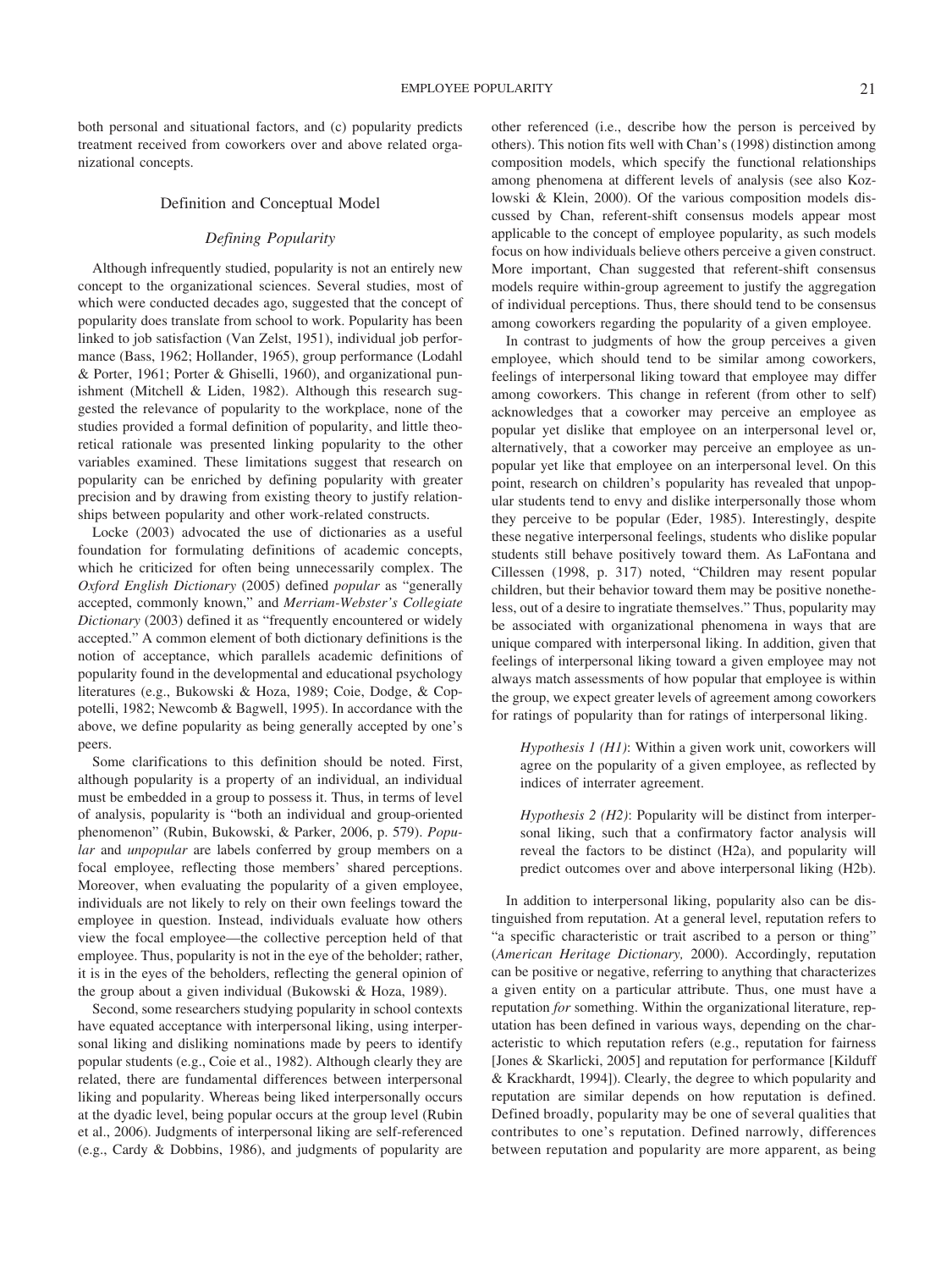popular is not necessarily synonymous with being known as a fair person or a high performer.

#### *Conceptual Model*

Having defined popularity, we turn to a model of its antecedents and outcomes, which is shown in Figure 1. Regarding the antecedents, in accordance with person–situation perspectives of behavior (Mischel & Shoda, 1998), we conceptualized popularity as a function of both an employee's personality and an employee's situational position within his or her group. Specifically, we focused on core self-evaluations (Judge, Locke, & Durham, 1997) and work communication centrality (e.g., Brass & Burkhardt, 1993) as personal and situational antecedents of popularity, respectively. As we expand on below, we chose these two antecedents because both characteristics tend to elicit positive appraisals from others and thus should have implications for how accepted (i.e., popular) employees are among their coworkers.

Regarding the outcomes, we hypothesized that popular employees are the more frequent recipients of two exchanged-based outcomes from their coworkers: organizational citizenship behavior (OCB; Smith et al., 1983) and counterproductive work behavior (CWB; Sackett & DeVore, 2001). Social exchanges refer to "voluntary actions of individuals that are motivated by the returns they are expected to bring and typically do in fact bring from others" (Blau, 1964, p. 91). As we discuss below, interactions with popular employees should be perceived by coworkers as rewarding. As a result, coworkers should be motivated to direct more beneficial behaviors and fewer harmful behaviors toward popular employees to maintain affiliation. Indeed, research on children's popularity has indicated that popular children are the recipients of more helpful behaviors and fewer harmful behaviors from their peers than unpopular children (e.g., Newcomb et al., 1993), suggesting parallels with OCB and CWB, respectively.

#### *Antecedents of Popularity*

## *Core Self-Evaluations*

Studies on the popularity of children and adolescents have revealed associations between popularity and several dispositional traits. For example, Daniels and Leaper (2006) found that individuals with high self-esteem were more popular than individuals with low self-esteem, and Sandstrom and Coie (1999) found that individuals with an internal locus of control were more popular than those with an external locus of control. Research has also shown that emotionally stable individuals are more popular than neurotic individuals (Mehrabian, 1997; Young & Radkin, 1998). Together, these studies have suggested that certain dispositions may influence an individual's popularity.

Judge et al. (1997) proposed that the above traits (self-esteem, locus of control, emotional stability, and generalized self-efficacy) share conceptual similarities and represent a broad, higher order trait they termed *core self-evaluations.* Core self-evaluations represent bottom-line evaluations that reflect the positivism of one's self-construal. Individuals with high core self-evaluations are described as "well adjusted, positive, self-confident," and "efficacious" (Judge, Erez, Bono, & Thoreson, 2003, p. 304). In the context of the current framework, core self-evaluations should have implications for the popularity of a given employee. Compared with employees with high core self-evaluations, employees with low core self-evaluations are less likely to interact with others in a positive way. As Judge et al. (1997, p. 159) noted, "A person who feels worthless . . . may withdraw from other people since to him they are not to be trusted, thus ensuring that he will not develop any positive relationships." In addition, because of their low self-esteem and high neuroticism (respectively), employees with low core self-evaluations are more likely to exhibit poorer social skills and friendliness (Tharenou, 1979) and to display



*Figure 1.* Hypothesized model of antecedents and outcomes of employee popularity. H = hypothesis; OCB = organizational citizenship behavior;  $CWB =$  counterproductive work behavior.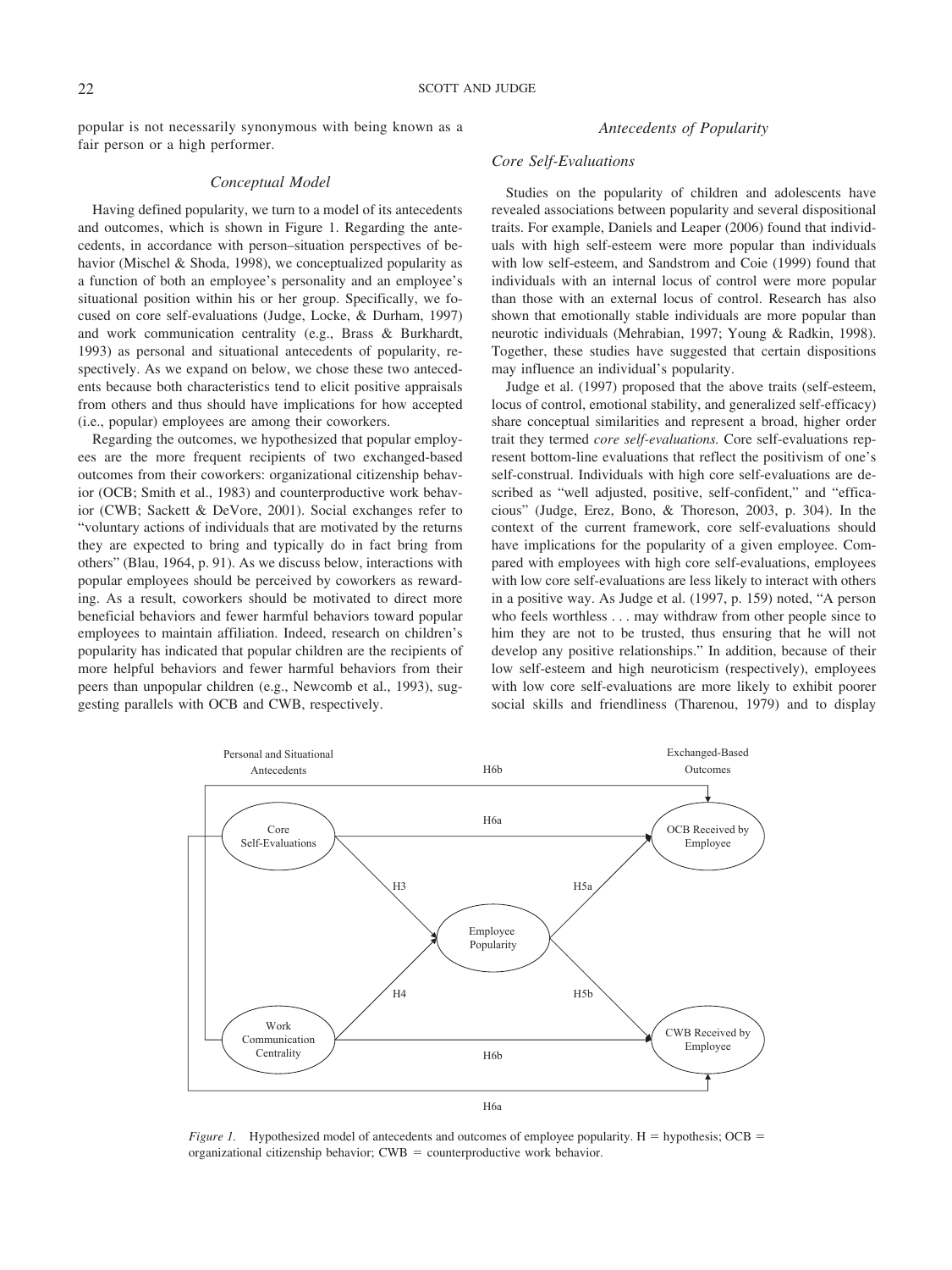negative emotions such as hostility and anxiety (Watson, 2000), all of which should be appraised negatively by others, resulting in lower levels of popularity.

*Hypothesis 3 (H3)*: Core self-evaluations will be positively related to popularity. Specifically, employees with positive core self-evaluations will be evaluated as more popular by their coworkers than will employees with negative core selfevaluations.

#### *Work Communication Network Centrality*

In addition to core self-evaluations, we propose that employees' situational positions within their group's communication network will influence popularity. A network refers to the structure of relationships within a group or organization and consists of a set of individuals (actors) and their relationships (ties) with one another (Wasserman & Faust, 1994). Individuals tied to many others are referred to as central. Although different types of networks exist in organizations (e.g., friendship networks), we focus on communication networks to capture employees' repeated patterns of work-related interaction (Brass & Burkhardt, 1993). That is, our goal was to consider employees' structural positions within their group's relatively formal, work-relevant communication network, as opposed to the more informal and less work-relevant friendship network.

Why should employees who are centrally located in the work communication network be more popular than those who are less centrally located? By virtue of their position, central employees should be more frequently encountered by their coworkers than less central employees. Over time, this frequent contact should result in greater acceptance. On this point, a substantial amount of research has shown that the more individuals are exposed to a stimulus, the more positively they appraise that stimulus (for a meta-analysis, see Bornstein, 1989). This "mere exposure" effect was first described by Zajonc (1968), who argued that through repeated exposure, novel stimuli not appraised as dangerous become more familiar and comfortable, resulting in increased acceptance and affiliation. It follows that because central employees are more proximal to others and are involved in more frequent interactions, they should be more widely known and accepted by their coworkers than peripheral employees. Taken together, this suggests that central individuals should be more popular. On this point, research on children's popularity has shown that popular schoolchildren tend to be those who are central within their classrooms (e.g., Farmer & Rodkin, 1996).

*Hypothesis 4 (H4)*: Work communication centrality will be positively related to popularity, such that employees who are more central in their communication network will be evaluated as more popular by their coworkers than will employees who are less central in their communication network.

## *Outcomes of Popularity*

## *OCB and CWB*

As stated above, we chose to focus on OCB and CWB as exchanged-based outcomes of popularity. Both behaviors are under the relative discretion of employees: OCBs include beneficial actions that bring people together, such as helping and demonstrating courtesy, and CWBs include harmful actions that drive people apart, such as behaving rudely and withholding information. The overwhelming majority of research on OCB and CWB has adopted an actor perspective, identifying the factors that lead employees to engage in these behaviors. Much less research has focused on the recipients, or targets, of these behaviors (for exceptions, see Bowler & Brass, 2006; Bowling & Beehr, 2006). Consequently, questions such as "What factors lead employees to receive OCB and CWB from their coworkers?" remain relatively unanswered. This question is especially relevant to interpersonal forms of OCB and CWB, which are directed specifically toward others (Robinson & Bennett, 1995; Smith et al., 1983). We turn the tables and adopt a target perspective of OCB and CWB, proposing that coworkers direct more interpersonal OCBs and fewer interpersonal CWBs toward popular employees.

Why might popular employees be the recipients of such beneficial behaviors from coworkers? We suggest that popular employees are perceived by others as rewarding to interact with for both affective and instrumental reasons. From an affective standpoint, interactions with popular employees are rewarding because those employees should elicit positive affective responses in their coworkers during encounters. Put simply, popular individuals are generally "fun to be with" (Newcomb et al., 1993, p. 119). From a more practical standpoint, interactions with popular employees are rewarding because affiliation with such employees may indirectly increase a coworker's own popularity. In essence, one basks in the reflected glory (Cialdini et al., 1976) of the popular employee. Research in developmental psychology has supported this notion, as Eder reported (1985) that middle-school girls increased their own popularity by affiliating with the most popular students. Thus, even those who dislike a popular employee on an interpersonal level may still benefit from maintaining a positive relationship. In sum, from a social exchange perspective (Blau, 1964), the rewards associated with interacting with a popular employee should trigger norms of reciprocity (Gouldner, 1960), resulting in the elicitation of behaviors that maintain positive relationships and increase the likelihood of future interaction, namely increased OCB and decreased CWB.

*Hypothesis 5 (H5):* Popularity will be positively related to receiving interpersonal OCBs from coworkers (H5a) and negatively related to receiving interpersonal CWBs from coworkers (H5b), such that popular employees will receive more interpersonal OCBs, and fewer CWBs, from their coworkers than will less popular employees.

## *Popularity as Mediating Variable*

According to Baron and Kenny (1986, p. 1176), "a given variable may be said to function as a mediator to the extent that it accounts for the relation between the predictor and the criterion." In considering a mediated relationship, four conceptual linkages must be established: A is related to C (core self-evaluations and work communication centrality are related to OCB and CWB receipt); A is related to B (core self-evaluations and work communication centrality are related to popularity); B is related to C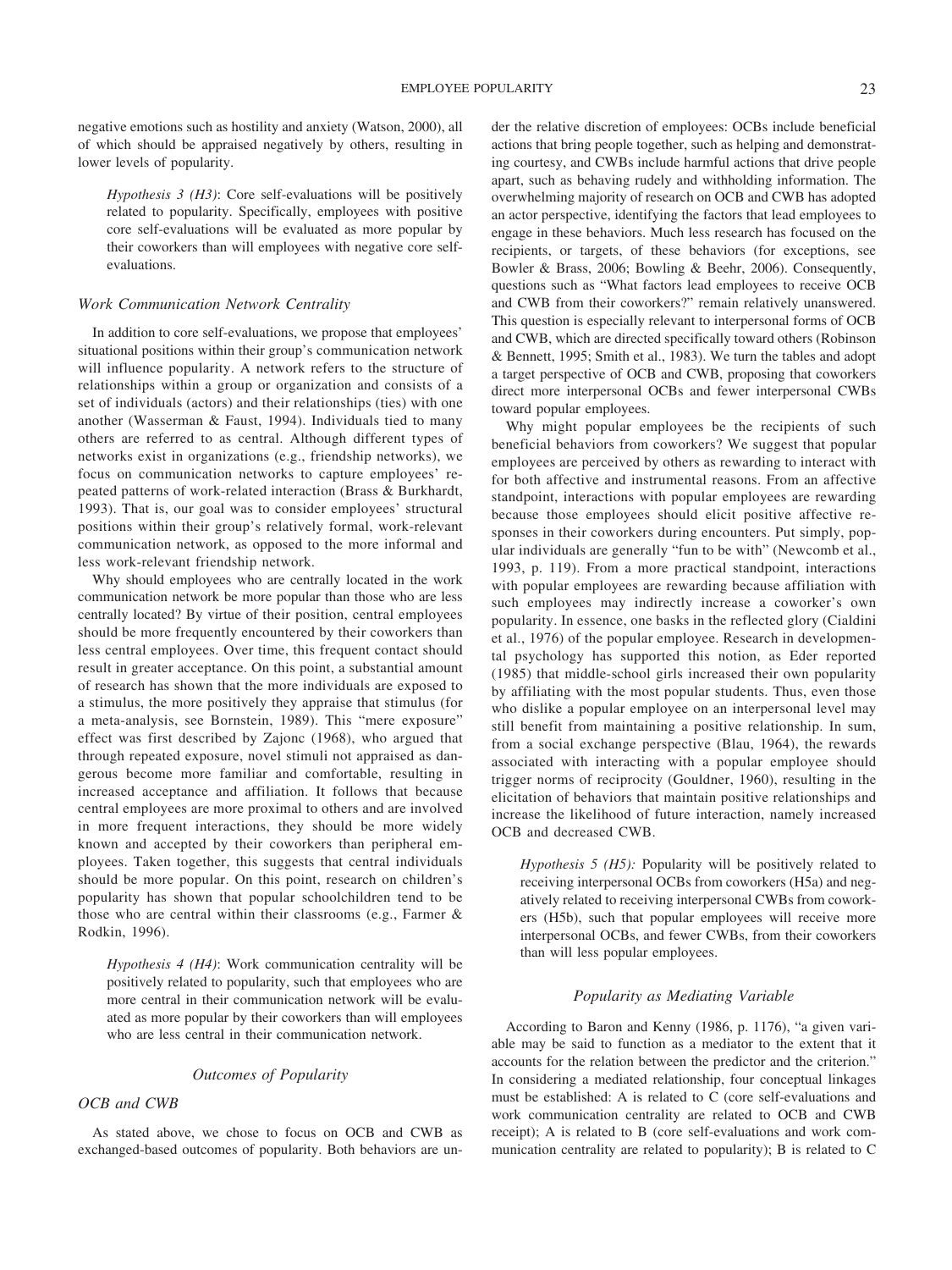(popularity is related to OCB and CWB receipt); and part (partial mediation) or all (full mediation) of the relationship between A and C is because of B. Thus far, we have offered conceptual support for the relationship between A and B (H3 and H4) and the relationship between B and C (H5).

Turning to the relationship between A and C, very little research has considered core self-evaluations and work communication centrality as antecedents of receiving OCBs and CWBs from coworkers. In line with our model shown in Figure 1, we propose that employees high in core self-evaluations, and those who are central in their group's work communication network, receive more OCBs and fewer CWBs from their coworkers in part because they are more popular. That is, to the extent that such employees are popular, as proposed in H3 and H4, their coworkers should be motivated to help them more, and hurt them less, because they view interactions with such employees as rewarding. Thus, we propose that the relationships between core self-evaluations, work communication centrality, and the receipt of OCBs and CWBs from coworkers are mediated, in part, by popularity.

However, this mediation should be partial rather than full, as other variables besides popularity may explain relationships between the above antecedents and outcomes. For example, according to Spector and Fox's (2002) emotion-centered model of voluntary work behavior, positive emotions elicit OCB, and negative emotions elicit CWB. Thus, employees high in core selfevaluations and employees high in centrality may be the recipients of OCB and CWB not only because they are popular, but also because of the emotions they elicit in others. In addition, coworkers may direct increased OCBs and fewer CWBs toward employees high in core self-evaluations and work communication centrality as a means of impression management because those employees are perceived as powerful and thus the most worthy targets of ingratiation (e.g., Bowler & Brass, 2006).

*Hypothesis 6 (H6):* Popularity will partially mediate the relationships of (a) core self-evaluations and (b) work communication centrality with the receipt of interpersonal OCBs and interpersonal CWBs, such that employees with positive core self-evaluations and employees who are more central in their communication network will receive more interpersonal OCBs and fewer interpersonal CWBs, in part because they are more popular.

## *Control Variables*

In testing the model shown in Figure 1, we included several theoretically relevant control variables. According to status characteristics theory (Berger, Cohen, & Zelditch, 1972; Bunderson, 2003), certain demographic characteristics are attributed higher status, largely because such status cues are perceived by others to be associated with competence or expertise. We thus controlled for tenure, sex, and race, as research has shown that these individual characteristics are associated with status (Bunderson, 2003). In both studies, job title as a status indicator was controlled by design because participants and their coworkers were at the same level in the organizational hierarchy.

In addition to status cues, we controlled for interpersonal liking. Given the existing literature on liking in organizational psychology (e.g., Wayne & Ferris, 1990), it is important to empirically distinguish popularity from interpersonal liking to demonstrate that popularity adds beyond interpersonal liking in the prediction of work outcomes. According to Hunsley and Meyer (2003, p. 446), demonstrating that incremental validity

presents a rather stringent test of validity, as it requires not only that the prediction of an outcome with a test be better than that obtained by chance but also that the test demonstrate its value in comparison with other relevant sources of information.

As stated above, even coworkers who dislike a popular employee on an interpersonal level may still be motivated to direct positive behaviors toward that employee (e.g., LaFontana & Cillessen, 1998), and we thus expect popularity to predict the receipt of OCB and CWB, even controlling for interpersonal liking.

## Study 1: Overview

The primary purpose of Study 1 was to construct a multi-item measure of employee popularity and to demonstrate its distinctiveness from interpersonal liking via confirmatory factor analyses and tests of incremental validity in predicting the receipt of interpersonal OCBs and CWBs from coworkers. Accordingly, we tested H1, H2, and H5 in Study 1.

#### *Method*

## *Sample and Procedure*

The sample for Study 1 consisted of 116 undergraduate students (62 women and 54 men) attending a southeastern university. Participation was limited to individuals who were working at least 20 hr per week during the time of the study and who would be able to have multiple coworkers provide ratings on their behalf. Participants represented a wide variety of jobs, including restaurant servers, sales associates, and administrative assistants. The average age of the sample was 22.8 years  $(SD = 5.6)$ , and participants had worked an average of 22 months in their current position (*SD* 22.5). Reported ethnicities were as follows: African American (4.3%), Asian American/Pacific Islander (12.1%), Hispanic/Latino (14.7%), Native American Indian/Alaskan Native (1.0%), White (non-Hispanic; 67.2%), and other (1.0%).

Data were collected online. After reading an informed consent ensuring confidentiality, participants were instructed to provide at least two coworkers working under the same supervisor as the focal participant with a link to an online survey, which included the measures of popularity and interpersonal liking. Following completion of the coworker surveys, participants completed the measures of received interpersonal OCBs and CWBs and the demographic variables. Measures within both surveys were counterbalanced to avoid potential order confounds. Comparison of Internet Protocol (IP) addresses for each survey provided evidence that the participants did not complete the coworker surveys themselves. We received a total of 383 coworker surveys for the 116 participants ( $M = 3.3$  coworker surveys per participant). Participants received course credit for participation.

#### *Measures*

*Popularity.* On the basis of our definition of popularity and on existing research on popularity in school contexts, we developed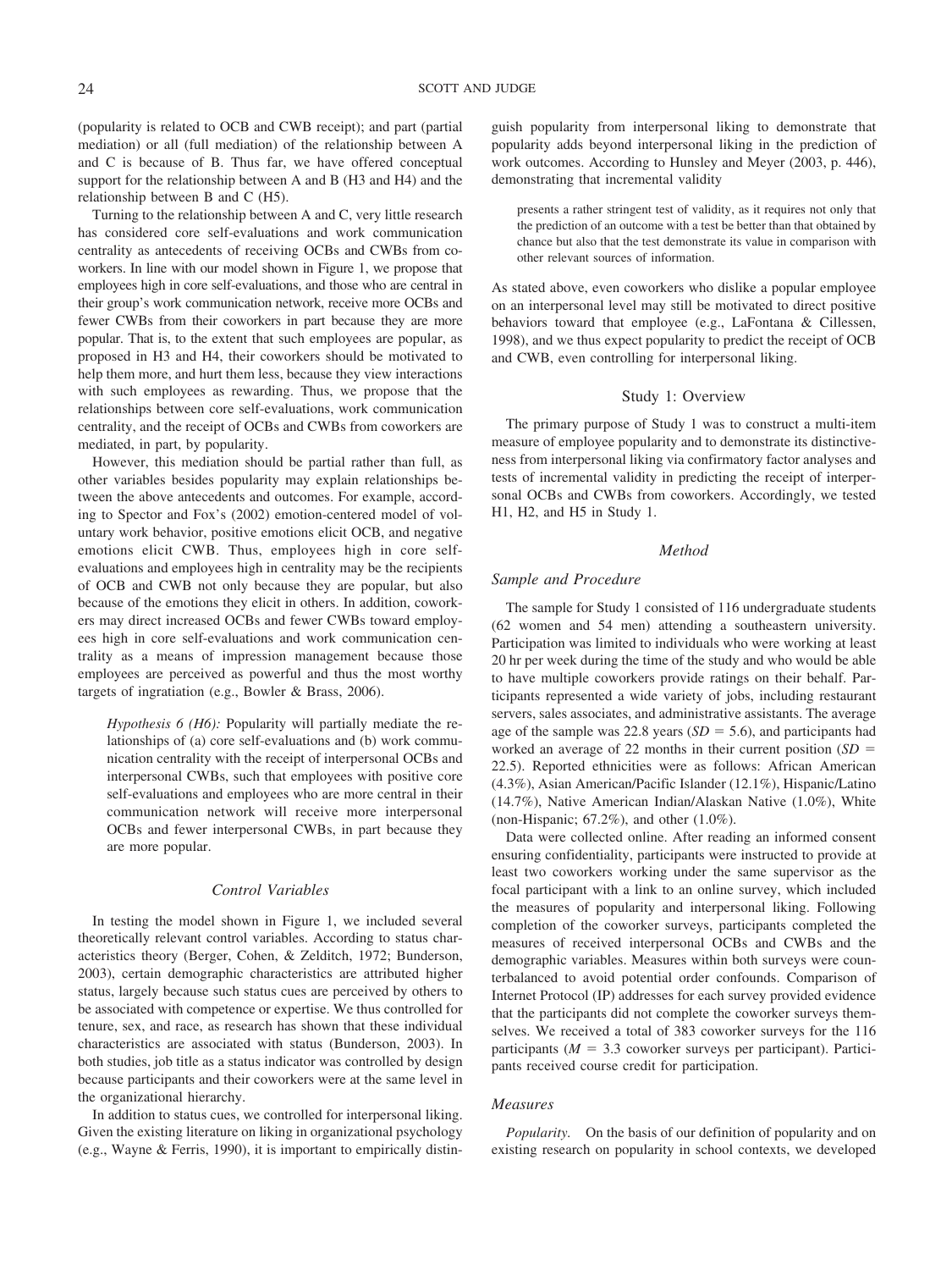an eight-item scale to measure popularity. Items were generated to assess direct perceptions of the degree to which the employee is perceived as popular and accepted and more indirect perceptions of the degree to which the employee is known and collectively liked by coworkers within the employee's work group (Lease, Kennedy, & Axelrod, 2002). In accordance with referent-shift consensus models (Chan, 1998), we constructed the scale to refer to others' perceptions as opposed to individual perceptions. Specifically, each coworker who completed the scale was asked to

consider how the person who gave you this survey is perceived by his/her coworkers. Considering the perceptions of coworkers only in this person's immediate work group (those people, including yourself, who report to the same supervisor), indicate the extent to which you agree or disagree with each of the following statements.

The list of items began with the statement "The person for whom I am completing this survey," and items were as follows: "is popular," "is quite accepted," "is well-known," "is generally admired," "is liked," "is socially visible," "is viewed fondly," and "is not popular" (reverse scored). Coworkers responded to each item using a 5-point scale ranging from 1 (*strongly disagree*) to 5 (*strongly agree*). Coefficient alpha for the scale was .92. Further information regarding the factor structure of the popularity scale is discussed below.<sup>1</sup>

*Interpersonal liking.* Interpersonal liking was measured using the four-item scale developed by Wayne and Ferris (1990). All items were measured on a 5-point scale. Anchors for the first item ("How much do you like this person?") ranged from 1 (*I don't like this person at all*) to 5 (*I like this person very much*); anchors for the remaining items (e.g., "I think this person would make a good friend") ranged from 1 (*strongly disagree*) to 5 (*strongly agree*). Coefficient alpha for this scale was .95.

*Interpersonal OCB and CWB received by employee.* To assess interpersonal OCB, we used the eight-item scale developed by Lee and Allen (2002); for interpersonal CWB, we used the nine-item scale developed by Porath, Pearson, and Shapiro (1999). Both scales were adapted to reflect receiving rather than engaging in the behaviors. Participants were asked to indicate how often their coworkers in their work group engage in each of the behaviors toward them using a 5-point scale ranging from 1 (*almost never*) to 5 (*very often*). Sample items for the OCB scale included "Give up time to help me with work or nonwork problems," "Assist me with my duties," and "Go out of the way to make me feel welcome in the work group." Coefficient alpha for this scale was .87. Sample items for the CWB scale included "Belittle me," "Try to avoid being in the same location as me," and "Treat me rudely." Coefficient alpha for this scale was .91.

#### *Results*

#### *Support for Aggregation*

As discussed above, referent-shift consensus models require within-group agreement to justify aggregation (Chan, 1998). Accordingly, we computed the following indices of interrater agreement:  $r_{we(i)}$  (James, Demaree, & Wolf, 1993), and intraclass correlations ICC(1) and ICC(2) (James, 1982). For  $r_{wg(j)}$ , .70 and above is considered acceptable; for ICC(2), a cutoff of .60 is recommended (Bliese, 2000; Glick, 1985). ICC(1) values tend to be lower, typically ranging from .05 to .20 (Bliese, 2000). Supporting Hypothesis 1, the average  $r_{wg(j)}$  for the popularity ratings was .95, ICC(1) = .38, and ICC(2) = .67. On the basis of these results, we aggregated the popularity items across raters (i.e., coworkers) for each focal participant. As expected, the interpersonal liking ratings demonstrated lower levels of interrater agreement than the popularity ratings. Although average  $r_{wg(j)}$  was relatively high (.95),  $ICC(1) = .15$ , and  $ICC(2) = .37$ .

### *Confirmatory Factor Analyses*

We conducted a confirmatory factor analysis to test the unidimensionality of the popularity scale. We entered the covariance matrix of the items, aggregated across raters, into LISREL 8.80 (Jöreskog & Sörbom, 1996). Fit statistics for the one-factor model were as follows:  $\chi^2(20, N = 116) = 110.25$ ,  $p \leq .001$ , comparative fit index (CFI) = .94, standardized root-mean-square residual  $(SRMR) = .054$ . According to Kline (2005), model fit is acceptable when CFI is above .90 and SRMR is below .10. All eight factor loadings were statistically significant ( $p < .001$ ), and the average standardized factor loading was .83  $(SD = .05)$ .

Although the differences in interrater agreement imply that popularity and interpersonal liking are not synonymous, we tested two measurement models to provide further evidence of their distinctiveness: a two-factor model separating popularity from interpersonal liking and a one-factor model combining the popularity and interpersonal liking items with items aggregated across raters. A chi-square difference test revealed that the two-factor model fit the data significantly better than the onefactor model,  $\Delta \chi^2(1, N = 116) = 187.00, p < .001$ , supporting Hypothesis 2a. Fit statistics for the two-factor model were as follows:  $\chi^2$ (53, *N* = 116) = 196.64, *p* < .001, CFI = .96, SRMR = .050. The latent correlation  $(\varphi)$  between popularity and liking was .79. On the basis of these results, we averaged the eight popularity items, aggregated across raters, into a single scale for hypothesis testing.

## *Descriptive Statistics*

Table 1 presents the means, standard deviations, and zero-order correlations among the variables measured in Study 1. Popularity was significantly associated with the receipt of both OCB ( $r = .43$ ,  $p$  < .05) and CWB ( $r = -.38$ ,  $p$  < .05) from coworkers. The correlation between these two outcomes was moderate  $(r = -.34, ...)$  $p \leq .05$ ) and corresponds closely to the recent meta-analytic correlation reported by Dalal (2005). Also of note is the correlation between popularity and interpersonal liking ( $r = .67$ ,  $p < .05$ ). As this correlation is based on disaggregated data, it can be interpreted as the strength of association between a coworker's popularity rating for a focal employee and that coworker's liking for the focal

<sup>&</sup>lt;sup>1</sup> Our original measure of popularity included one additional item ("Is often the center of attention"). Results of an exploratory factor analysis revealed that this item loaded solely on a second factor. Once this item was dropped, a respecified factor analysis indicated that a single factor emerged that explained 72.5% of the variance in the eight items. These factor analytic results were replicated in Study 2, and thus we eliminated this item from our measure.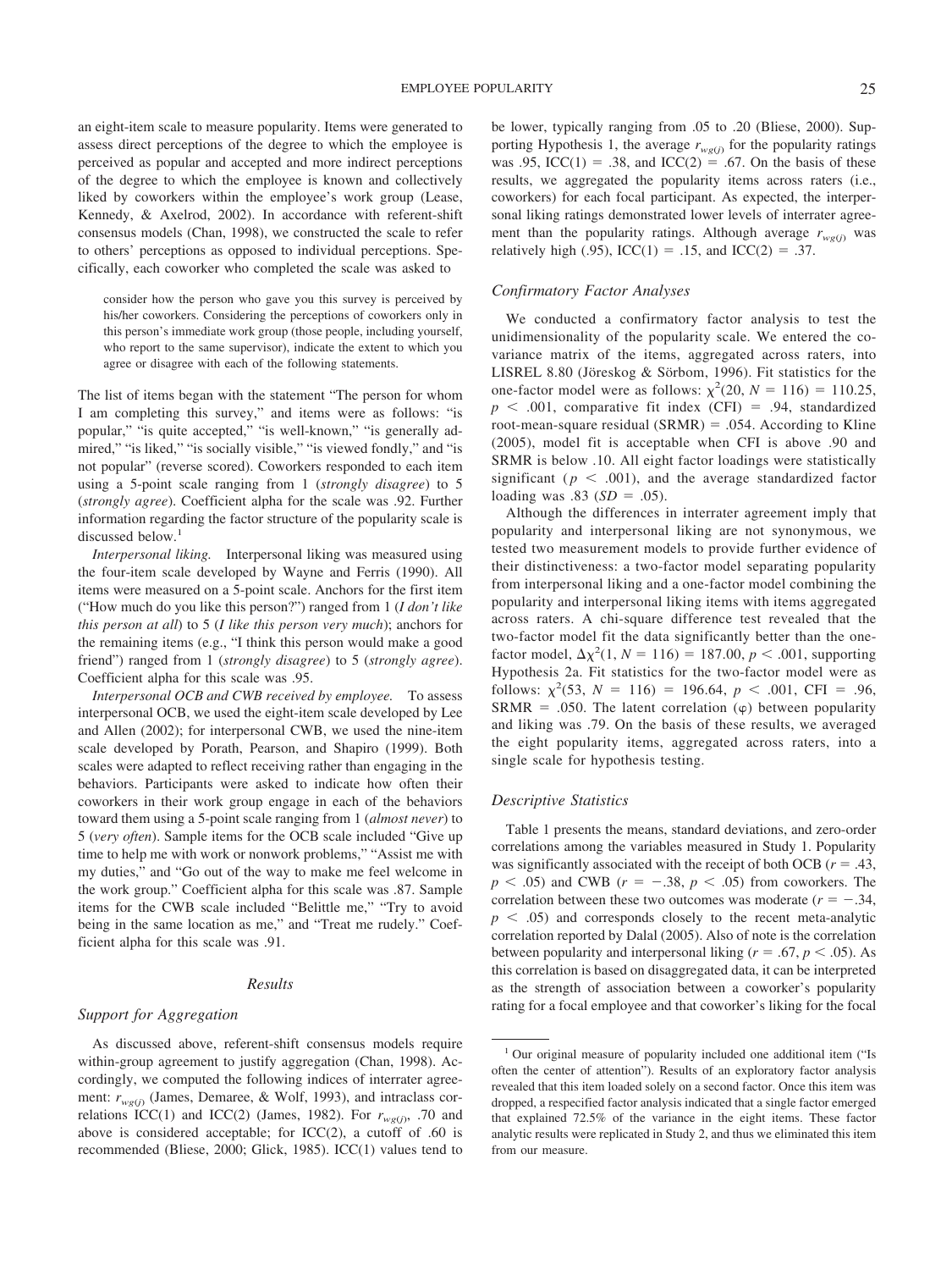| Descriptive Shanshes and Correlations. Shah y 1             |       |       |         |                |          |        |        |                |  |
|-------------------------------------------------------------|-------|-------|---------|----------------|----------|--------|--------|----------------|--|
| Variable                                                    | M     | SD    |         |                |          | 4      |        | 6              |  |
| 1. Employee popularity                                      | 4.12  | 0.57  | (.92)   |                |          |        |        |                |  |
| 2. Organizational citizenship behavior received by employee | 3.73  | 0.68  | $.43*$  | (.87)          |          |        |        |                |  |
| 3. Counterproductive work behavior received by employee     | 1.55  | 0.59  | $-.38*$ | $-.34^{\circ}$ | (.91)    |        |        |                |  |
| 4. Interpersonal liking                                     | 4.37  | 0.54  | $.67*$  | $.39*$         | $-.26^*$ | (.95)  |        |                |  |
| 5. Sex $(0 = \text{male}, 1 = \text{female})$               | 0.53  | 0.50  | .14     | .16            | $-.07$   | $.24*$ |        |                |  |
| 6. Race ( $0 =$ Caucasian, $1 =$ non-Caucasian)             | 0.33  | 0.47  | $-.12$  | .05            | .00      | $-.06$ | $-.05$ |                |  |
| 7. Position tenure in months                                | 22.03 | 22.53 | .18     | .04            | $-.11$   | .05    | .05    | $-.22^{\circ}$ |  |

Table 1 *Descriptive Statistics and Correlations: Study 1*

*Note.*  $N = 116$ . Coefficient alphas are shown along the diagonal in parentheses. Correlation between employee popularity and interpersonal liking calculated from disaggregated data ( $N = 383$ ).  $p < .05$ , two-tailed.

employee. Finally, the correlations between popularity and the demographic status indicators (sex, race, and tenure) were relatively weak in magnitude.<sup>2</sup>

## *Tests of Hypotheses*

H5, which proposed that popular employees receive more OCBs and fewer CWBs from their coworkers, was tested using hierarchical regression. Interpersonal liking and the demographic variables were entered in the first step of the regression, followed by popularity, to assess the incremental validity of popularity. Table 2 shows the results of the regressions. As shown in the second step of the regressions, popularity was significantly associated with the receipt of interpersonal OCBs ( $\beta$  = 0.35,  $p < .05$ ) and CWBs ( $\beta$  =  $-0.40$ ,  $p < .05$ ) from work colleagues, explaining an additional 5% of the variance in OCB ( $p < .05$ ) and 7% of the variance in CWB  $(p < .05)$  over and above interpersonal liking and the status indicators. Thus, H5 was supported, and these results also provide additional support for H2b by demonstrating that popularity predicts the receipt of OCBs and CWBs even when controlling for interpersonal liking. To provide further evidence for the utility of popularity vis-à-vis interpersonal liking, we conducted a usefulness analysis by examining the incremental validity of interpersonal liking over and above popularity. Although popularity explained significant additional variance in both OCB ( $\Delta R^2 = .05$ ,  $p < .05$ ) and CWB ( $\Delta R^2 = .07$ ,  $p < .05$ )

#### Table 2 *Incremental Validity of Employee Popularity: Study 1*

|                                                                                      |                  | Organizational<br>citizenship<br>behavior received<br>by employee |                                            | Counterproductive<br>work behavior<br>received by<br>employee |              |                                                      |  |  |
|--------------------------------------------------------------------------------------|------------------|-------------------------------------------------------------------|--------------------------------------------|---------------------------------------------------------------|--------------|------------------------------------------------------|--|--|
| Predictor                                                                            | $R^2$            | $\Lambda R^2$                                                     | β                                          | $R^2$                                                         | $\Delta R^2$ | β                                                    |  |  |
| Step 1: Interpersonal liking<br>Sex<br>Race<br>Tenure<br>Step 2: Employee popularity | $.17*$<br>$.22*$ | $.05*$                                                            | $0.38*$<br>0.07<br>0.08<br>0.03<br>$0.35*$ | .08<br>$.15*$                                                 | $.07*$       | $-0.26$<br>$-0.01$<br>$-0.04$<br>$-0.10$<br>$-0.40*$ |  |  |

*Note.*  $N = 116$ . Sex coded  $0 =$  male,  $1 =$  female; race coded  $0 =$ Caucasian,  $1 =$  non-Caucasian. Tenure represents months in current position.  $p < .05$ .

over and above interpersonal liking and the demographic controls, the incremental variance of interpersonal liking over and above popularity and the demographic controls was not significant for OCB ( $\Delta R^2$  = .01) or CWB ( $\Delta R^2 = .00$ ).

## Study 2

#### *Overview*

The primary purpose of Study 2 was to replicate the findings of Study 1 in a sample of full-time employees and to test the entire model shown in Figure 1. Participants from Study 2 worked together in intact teams, allowing us to obtain measures of work communication centrality. We also measured core self-evaluations in this sample; thus, all hypotheses were tested in Study 2.

### *Method*

## *Sample and Procedure*

Participants in Study 2 were 139 health care employees (93 women and 46 men) from 22 groups of a large hospital located in the southeastern United States. All participants worked full time and performed much of their work in teams, providing a good setting in which to study social interaction and popularity. The average age of the sample was 38 years  $(SD = 10.5)$ , and participants had worked an average of 49 months in their current position  $(SD = 43.3)$ . Reported ethnicities were as follows: African American (8.6%), Asian American/Pacific Islander (2.9%), Hispanic/Latino (3.6%), White (non-Hispanic; 81.3%), and other (3.6%).

Participants were recruited through various contacts within the organization. The contacts were not of higher organizational rank to ensure that participants would not feel unfairly obligated to participate. Intact groups of employees of similar status within the organizational hierarchy were identified. Those wanting to participate were contacted by Brent A. Scott, who then e-mailed instruc-

<sup>&</sup>lt;sup>2</sup> To provide convergent validity evidence, we followed the Coie et al. (1982) method and collected sociometric nominations in Study 1 by asking coworkers to nominate who they "like the most" and who they "like the least" in their work group. Scores were calculated by subtracting the number of liked-least nominations from the number of liked-most nominations. This sociometric measure correlated .45 ( $p \leq .05$ ) with our popularity scale.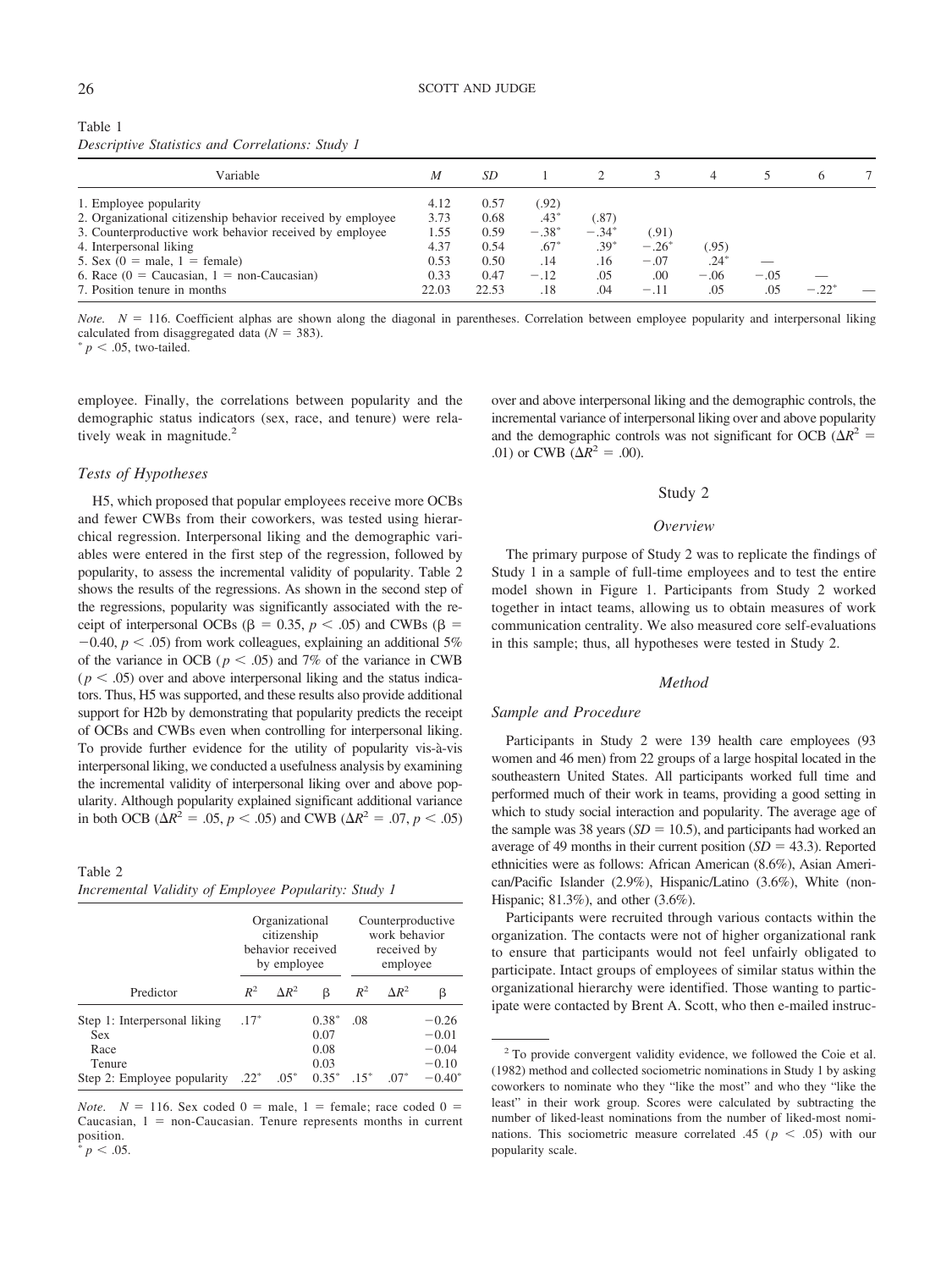tions. After reading the informed consent, each participant was first asked to have a significant other (i.e., spouse, partner, close friend, or close relative) complete an online survey that assessed the participant's core self-evaluations. Significant other reports were used to keep all hypotheses free of same-source bias. Studies have demonstrated the validity of others' ratings of personality, particularly between close acquaintances (Funder, Kolar, & Blackman 1995). More specific to the current study, Judge et al. (2003) showed substantial intersource (self–significant other) agreement in assessments of core self-evaluations, suggesting the validity of independent reports of the trait. Comparison of IP addresses ensured that ratings were completed by different sources.

Next, participants were instructed to ask every coworker within their immediate work group to complete a survey on their behalf. Thus, in contrast to Study 1, in which participants chose which colleagues to ask to complete the coworker survey, in Study 2 all coworkers within the focal employee's work group were asked to complete the coworker survey. Participants provided their coworkers with a link to the online survey, which the coworkers completed after viewing an informed consent page. The coworker survey included the network communication measure and measures of popularity and interpersonal liking. In all, we obtained 808 coworker surveys for the 139 participants  $(M = 5.8$  coworker surveys per participant), resulting in a response rate of 82.4%.

Following completion of the significant other and coworker surveys, participants completed an online survey that assessed interpersonal OCBs and CWBs received from coworkers and the demographic variables. Once again, measures within all surveys were counterbalanced, and comparison of IP addresses provided evidence that each survey was completed by a different source.<sup>3</sup> Because data were obtained from significant others, coworkers, and participants themselves, tests of hypotheses were free of same-source bias. In exchange for participating, participants received \$40.

## *Measures*

*Popularity.* The same measure from Study 1 was used to assess popularity. Once again, coworkers were instructed to consider how the focal employee is perceived by members of the employee's particular work group. In Study 2, groups were defined formally within the organization, which facilitated consistent referents across raters. For example, the occupational therapist group consisted solely of occupational therapists who worked together on a regular basis, and coworkers from that group were asked to consider how the focal employee was perceived within that group only. Coefficient alpha for this scale was .92.

*Core self-evaluations.* Significant others for each participant responded to the 12-item scale developed by Judge et al. (2003), with items adapted to be in reference to another individual (the focal participant). Significant others responded to each item on a 5-point scale ranging from 1 (*strongly disagree*) to 5 (*strongly agree*). Sample items included "When s/he tries, s/he generally succeeds," "Overall, is satisfied with him/herself," and "Determines what will happen in his/her life." Coefficient alpha for this scale was .86.<sup>4</sup>

*Work communication centrality.* To assess the centrality of employees' positions within their group's work-related communication network, we presented their coworkers with a list containing the names of employees from their particular work group. This roster method facilitates recall and limits measurement error (Holland & Leinhardt, 1973). Following Brass and Burkhardt (1993), each coworker was asked to "check the names of people with whom you communicate as part of the job during a typical week."

Given the differences in group sizes, we computed normed in-degree centrality scores for each focal participant (Freeman, 1979). Specifically, we counted the number of coworkers who chose the focal participant as a work-related communication partner and then divided this number by the total number of possible choices (i.e., the group's size minus one). Thus, normed in-degree centrality scores range from 0 to 1, where 0 represents an employee who receives no choices and 1 represents an employee who is chosen by every other group member. We chose to use in-degree centrality scores as opposed to out-degree centrality scores because the former are derived from multiple sources (i.e., the focal participant's coworkers), whereas the latter are derived from a single source (i.e., the focal participant). Thus, in-degree centrality scores do not suffer from self-report limitations (see also Sparrowe, Liden, Wayne, & Kraimer, 2001).

To assess the reliability of the network data, we calculated the proportion of reciprocal choices (Wasserman & Faust, 1994). A reciprocal choice occurs when person A chooses person B, and person B chooses person A. The reliability of the instrumental network was .79 (i.e., 79% of the choices were reciprocated).

*Interpersonal OCB and CWB received by employee.* As in Study 1, the measures developed by Lee and Allen (2002) and Porath et al. (1999) were used to measure OCB and CWB, respectively. Measures were adapted to reflect receiving rather than engaging in the behaviors. Coefficient alpha was .92 for the OCB scale and .90 for the CWB scale.

*Interpersonal liking.* Liking was measured with a single item adapted from Wayne and Ferris (1990). Coworkers were asked to indicate to what extent they like the employee in question using a 5-point scale ranging from 1 (*I dislike this person very much*) to 5 (*I like this person very much*).

#### *Results*

## *Support for Aggregation*

Following Study 1, we first computed indices of interrater agreement to determine whether coworkers agreed on the popularity of each employee they rated. Similar to Study 1, the average  $r_{wg(j)}$  for the popularity ratings was .94, and ICC(1) and ICC(2) were .36 and .77, respectively, supporting H1. Once again, the ratings of interpersonal liking demonstrated lower levels of agreement (average  $r_{wg[i]} = .70$ , ICC[1] = .14, ICC[2] = .52). On the basis of these findings, we aggregated the popularity ratings across raters for each participant.

<sup>&</sup>lt;sup>3</sup> We excluded a coworker survey for 1 participant who completed it himself.

<sup>&</sup>lt;sup>4</sup> As a validity check, we collected self-ratings of core self-evaluations by having participants respond to the same set of items ( $\alpha = .83$ ). The selfand significant other reports correlated at .51, which is similar to the level of self– other agreement reported in previous research (Judge et al., 2003). Hypotheses were tested with the significant other reports to preserve independence in the data sources.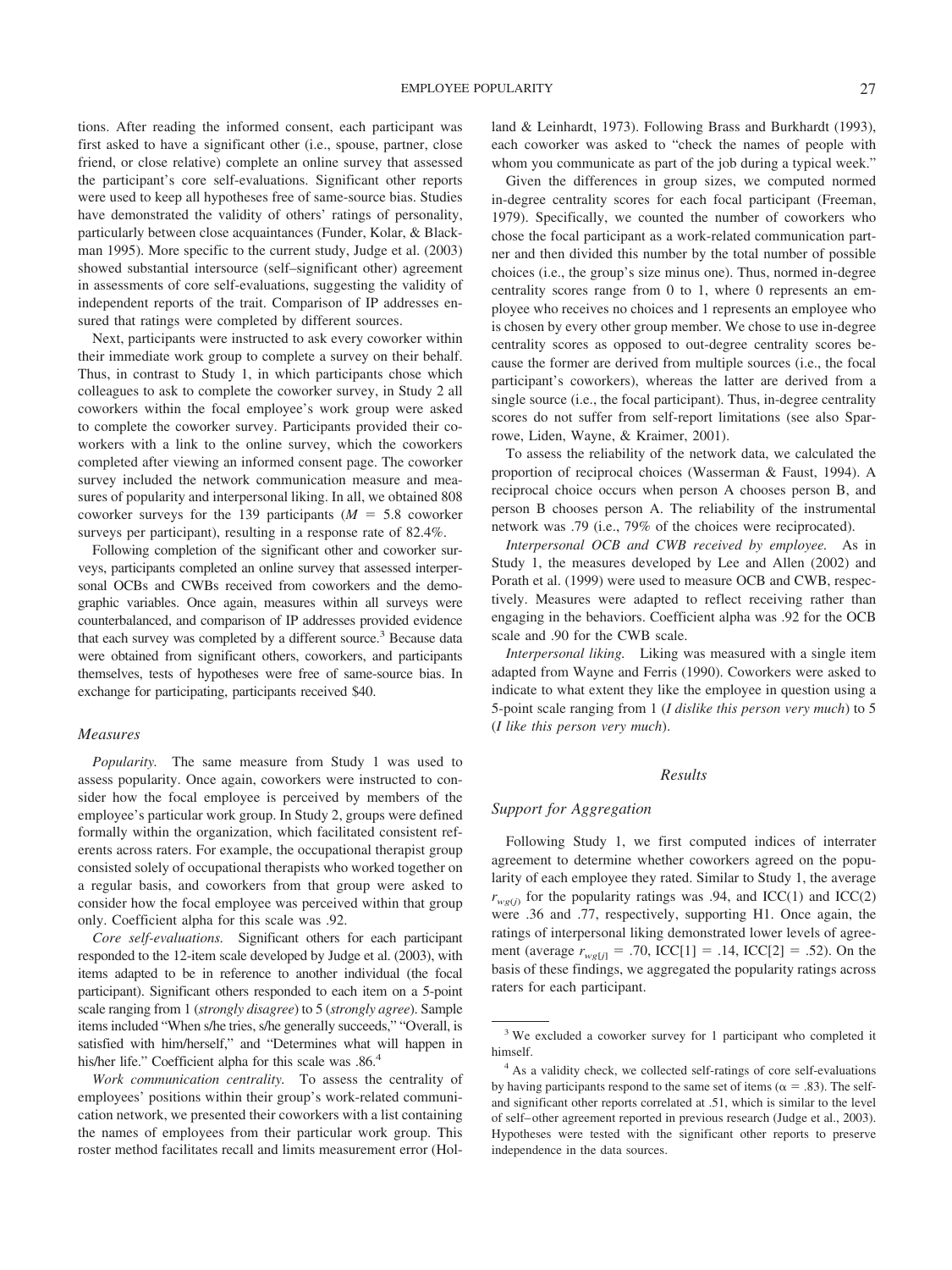| Variable                                                                                                                                                                                                                                                                                                                                                   | M                                                            | SD                                                           |                                                                                   |                                                               | 3                                                               | 4                                          |                                      | 6                  |        | 8      | 9 |
|------------------------------------------------------------------------------------------------------------------------------------------------------------------------------------------------------------------------------------------------------------------------------------------------------------------------------------------------------------|--------------------------------------------------------------|--------------------------------------------------------------|-----------------------------------------------------------------------------------|---------------------------------------------------------------|-----------------------------------------------------------------|--------------------------------------------|--------------------------------------|--------------------|--------|--------|---|
| 1. Employee popularity<br>2. Organizational citizenship behavior received by employee<br>3. Counterproductive work behavior received by employee<br>4. Core self-evaluations<br>5. Work communication centrality<br>6. Interpersonal liking<br>7. Sex $(0 = \text{male}, 1 = \text{female})$<br>8. Race $(0 = \text{Caucasian}, 1 = \text{non-Caucasian})$ | 3.94<br>3.83<br>1.34<br>3.87<br>0.69<br>4.35<br>0.67<br>0.17 | 0.51<br>0.82<br>0.53<br>0.58<br>0.24<br>0.47<br>0.47<br>0.38 | (.92)<br>$.24^{\circ}$<br>$-.16$<br>$.21*$<br>$.27^*$<br>$.55^*$<br>.15<br>$.17*$ | (.92)<br>$-.41^*$<br>$.25*$<br>.07<br>.10<br>$.18*$<br>$-.16$ | (.90)<br>$-.24*$<br>.05<br>$-.12$<br>$-.15$<br>.00 <sub>1</sub> | (.86)<br>$-.04$<br>.16<br>$-.04$<br>$-.02$ | (.79)<br>$.34^*$<br>$-.07$<br>$.19*$ | .10<br>$.26^\circ$ | .03    |        |   |
| 9. Position tenure in months                                                                                                                                                                                                                                                                                                                               | 49.00                                                        | 43.27                                                        | $-.10$                                                                            | .03                                                           | $-.05$                                                          | .00 <sub>1</sub>                           | $-.06$                               | $-.16$             | $-.01$ | $-.06$ |   |

Table 3 *Descriptive Statistics and Correlations: Study 2*

*Note.*  $N = 139$  after listwise deletion. Reliabilities are shown along the diagonal in parentheses. Correlation between employee popularity and interpersonal liking calculated from disaggregated data ( $N = 711$ ).  $p < .05$ , two-tailed.

#### *Descriptive Statistics*

Table 3 presents the means, standard deviations, and zero-order correlations among the variables measured in Study 2. Both core self-evaluations  $(r = .21, p < .05)$  and work communication centrality  $(r = .27, p < .05)$  were positively correlated with popularity. In addition, popularity was significantly associated with the receipt of more OCBs ( $r = .24$ ,  $p < .05$ ) from coworkers, although its correlation with the receipt of CWBs was not significant  $(r = -.16)$ . Also of note is the correlation between popularity and interpersonal liking  $(r = .55, p < .05)$ , which was somewhat lower than the correlation found in Study 1.

### *Tests of Hypotheses*

The model in Figure 1 was tested using structural equation modeling. We first conducted a confirmatory factor analysis to test the validity of the measurement model for the multi-item scales. The hypothesized four-factor model separating core selfevaluations, popularity, OCB, and CWB was tested using the covariance matrix of items as input into LISREL 8.80 (Jöreskog  $\&$ Sörbom, 1996). Fit statistics for the four-factor measurement model were as follows:  $\chi^2(623, N = 139) = 1,189.03, p < .001$ ,  $CFI = .92$ , SRMR = .075. The 37 factor loadings all were statistically significant ( $p < .05$ ), and standardized factor loadings for each variable averaged .57 for core self-evaluations, .84 for popularity, .78 for OCB, and .72 for CWB. We also tested a competing model combining OCB and CWB into a single coworker treatment factor; however, a chi-square difference test revealed that the four-factor model fit the data significantly better than the alternative three-factor model,  $\Delta \chi^2(3, N = 139) = 459.36$ ,  $p < .001$ .

After validating the measurement model, we added structural paths corresponding to the hypotheses. Work communication centrality was added as a latent variable by setting the error variance equal to the observed variance multiplied by 1 minus the observed reliability (see Kline, 2005). The control variables (interpersonal liking, sex, race, and tenure) were included by adding paths from these variables to the two outcomes.<sup>5</sup> We allowed the error terms between OCB and CWB to covary, as both outcomes reflect job performance (Rotundo & Sackett, 2002). In covariance structure modeling, when one wishes to estimate a noncausal association

between two endogenous variables, one frees the error variance between the two latent concepts in the psi matrix (e.g., Judge & Colquitt, 2004). The model and results are shown in Figure 2. Numbers shown along the paths in Figure 2 represent standardized regression coefficients. Fit statistics for the model indicated acceptable fit and were as follows:  $\chi^2(792, N = 139) = 1,518.32$ ,  $p < .001$ , CFI = .91, SRMR = .087.

H3 predicted that core self-evaluations are positively related to popularity. In support of this hypothesis, the path coefficient from core self-evaluations to popularity was positive and significant ( $\beta$  = 0.27,  $p$  < .05). H4 predicted that work communication centrality is positively related to popularity. Figure 2 shows that the path coefficient was positive and significant ( $\beta$  = 0.38, *p* < .05). Thus, H4 was supported: Employees with whom many others communicated about work-related matters were more popular than employees who were less central in their group's communication network.

H5 predicted that popularity is positively related to receiving OCBs (H5a) and negatively related to receiving CWBs (H5b). Results shown in Figure 2 reveal that popularity was positively associated with receiving OCBs ( $\beta$  = 0.28,  $p$  < .05), which replicates the findings of Study 1. In contrast, the path coefficient between popularity and CWBs was not significant ( $\beta = -0.18$ ). Thus, H5a, but not H5b, was supported. In addition, these results provide some support for H2b in that popularity was related to OCB with interpersonal liking controlled. To further investigate the differential validity of popularity and interpersonal liking, we followed the procedure outlined by Brooke, Russell, and Price (1988) by estimating a structural model in which the paths between popularity, interpersonal liking, and the outcomes (OCB and CWB) were constrained to be equal. A chi-square difference test revealed that this model fit the data significantly worse than the

<sup>5</sup> Some scholars have argued that the status characteristics of demographic variables should be considered in relative, rather than absolute, terms, with an individual's demographic profile being either status consistent or status inconsistent within a given unit of analysis (Bachrach, Bamberger, & Mundell, 1993). Accordingly, we reestimated the model shown in Figure 2 controlling for relational demography by computing indices of sex, race, and tenure similarity within groups (e.g., Tsui & O'Reilly, 1989). Results were unchanged.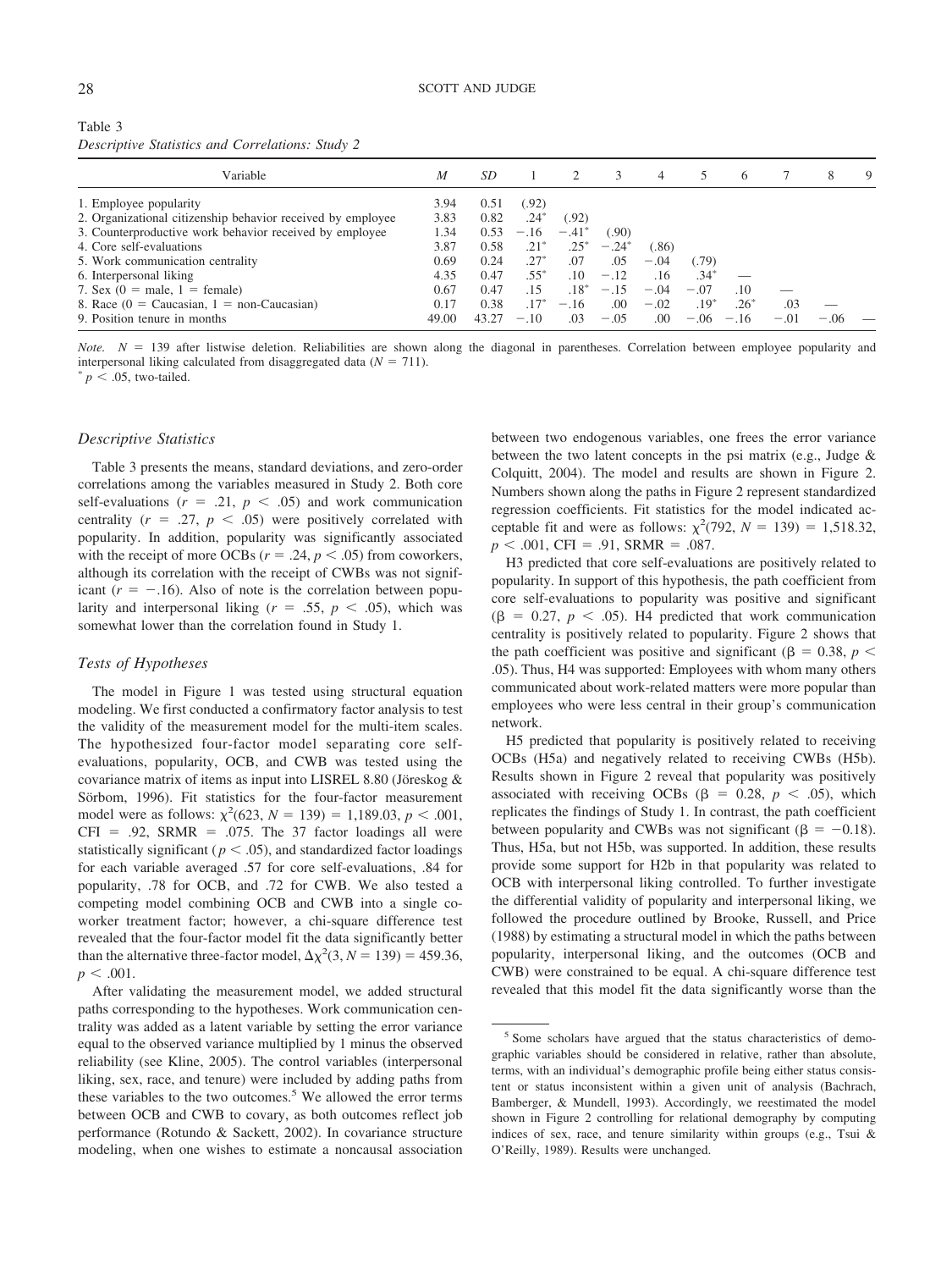

*Figure 2.* Structural model results predicting organizational citizenship behavior (OCB) and counterproductive work behavior (CWB) received by an employee with employee popularity, employee core self-evaluations, and work communication centrality,  $\chi^2(792, N = 139) = 1,518.32, p < .001$ , comparative fit index = .91, standardized root-mean-square residual = .087. Values shown are standardized regression coefficients. Indirect effects are shown in parentheses.  $p < .05$ .

model in which these paths were freely estimated,  $\Delta \chi^2$  (349, *N* =  $139$ ) = 606.15, *p* < .001.

H6 predicted that popularity partially mediates the relationships between core self-evaluations, work communication centrality, and OCB and CWB received from coworkers. We first contrasted the fit of a fully mediated model (without paths from the antecedents to the outcomes) to the fit of a partially mediated model (with paths from the antecedents to the outcomes). As judged by a chi-square difference test, the partially mediated model fit the data significantly better than the fully mediated model,  $\Delta \chi^2$  (4, *N* = 139)  $= 12.36$ ,  $p < .05$ . Figure 2, which shows the partially mediated model, includes both the total and the indirect effects of the antecedents on the two outcomes (each direct effect can be calculated by subtracting the indirect effect from the total effect). According to MacKinnon, Lockwood, Hoffman, West, and Sheets (2002), mediation is supported when the indirect effect of the predictor on the outcome is significant (see also Sobel, 1982), which is calculated by multiplying the effect of the predictor on the mediator by the effect of the mediator on the outcome.

As Figure 2 shows, the total effect of core self-evaluations on received OCBs was positive and significant ( $\beta = 0.32$ ,  $p < .05$ ), and the indirect effect was significant ( $\beta = 0.08$ ,  $p < .05$ ). Although the total effect of core self-evaluations on received CWBs was negative and significant ( $\beta = -0.30, p < .05$ ), the indirect effect was not significant ( $\beta = -0.05$ ). For work communication centrality, the total effect on received OCBs was positive and significant ( $\beta = 0.24$ ,  $p < .05$ ), and the indirect effect was significant ( $\beta = 0.11$ ,  $p < .05$ ). However, the total effect of work communication centrality on received CWBs was not significant ( $\beta = -0.06$ ), leaving no effect to be mediated by popularity. Taken together, these results provide partial support for H6: Popularity partially mediated the relationships between core selfevaluations, work communication centrality, and received OCBs,

but did not mediate the relationships between these antecedents and received CWBs.

#### General Discussion

It has been stated that "the workplace is not a popularity contest" (Joyce, 2006). Although the workplace may not be a popularity contest per se, clearly there are winners and losers. In two studies, we examined the popularity of employees, embedding the concept in a framework of personal and situational antecedents and work-relevant outcomes. Overall, some key findings consistently emerged. Both studies revealed that coworkers reliably agree on who within their work groups is popular and who is not and that an employee's popularity is associated with the receipt of favorable treatment from those coworkers, even after status cues and interpersonal liking are taken into account. In addition, results from both studies provided evidence that popularity is related to yet distinct from interpersonal liking.

Study 2 extended the findings of Study 1 by demonstrating that an employee's personality (core self-evaluations) and situational position (work communication centrality) are both associated with popularity. Although popularity partially mediated the relationships between core self-evaluations, work communication centrality, and received OCBs, popularity did not mediate the relationships between these antecedents and received CWBs. Of the antecedents, only core self-evaluations were associated with the receipt of CWBs from coworkers, which suggests that mechanisms other than popularity may be responsible for the effect. As we noted above, it could be that interactions with individuals low in core self-evaluations elicit negative emotions in coworkers such as anger and hostility, which in turn motivate coworkers to engage in CWB (see Spector & Fox, 2002). The nonsignificant relationship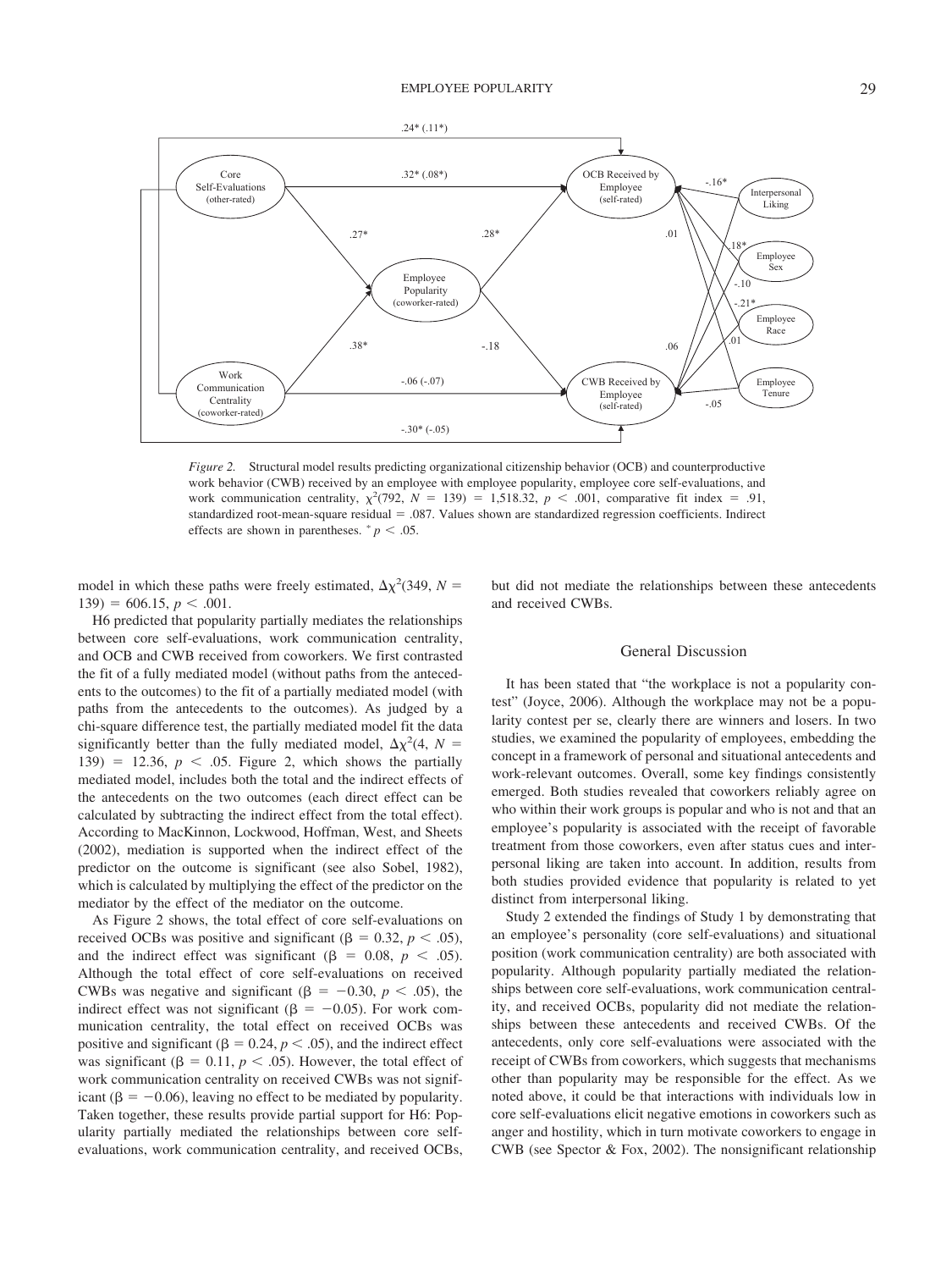between popularity and CWB in Study 2 was likely also a contributing factor to the null results for mediation.

Taken together, our findings provide both optimism and caution for the study of popularity in the workplace. On the optimistic side, our results show that popularity may be an important concept to consider in organizational behavior, and our findings can help provide a foundation on which future studies of popularity can be built. On the cautious side, however, there were several incidents of failing to support hypothesized linkages, suggesting that the stability of this foundation should be improved as future research proceeds. For example, the mixed findings for the relationship between popularity and CWBs received from coworkers may imply that features of the organization should be considered when examining popularity. It may be that popularity exerts a stronger influence on individuals' behaviors in some organizations than in others. Superficial qualities such as popularity may matter less in organizations in which workloads and interdependencies are high, such as the health care site used for Study 2. In essence, the organizational context may influence the relevance of popularity in a top– down manner, and such factors should be taken into consideration as the study of popularity moves forward. In addition, given that we examined antecedents of popularity only in Study 2, and given that the results for mediation were rather weak (especially for CWBs, where there was no mediation), the foundation for the study of popularity could be strengthened by considering a broader list of antecedents and outcomes that are theoretically linked to popularity. We provide some suggestions along these lines below.

## *Limitations*

Several limitations merit discussion. First, like most field studies, the presumed causal ordering among the variables is open to question. Although the two studies certainly do not meet all requirements to support causal inference, we did attempt to preserve temporal precedence by having participants complete the outcome measures after coworkers completed the popularity measure, and to avoid the interpretational problems associated with same-source bias by using multiple measures (coworker, self-, and significant other reports). Despite these efforts, the causal caveats involved in interpreting the results of field research should be kept in mind here.

A second limitation is that we did not control for objective measures of performance or network centrality (with physical position or some other objective measure). Although objective measures would have been advantageous, research has indicated that subjective reports of network centrality correspond closely to observational data (Freeman, Romney, & Freeman, 1987). The omission of objective measures of performance is perhaps a more serious omission. Although such a measure was not feasible in either of the studies, as we note shortly, including task performance is an important area for future research.

A third limitation is the nature and size of the samples. Although a limitation of Study 1 was the nature of the sample (students working part time), this was not a limitation that was repeated in Study 2 (which consisted of full-time employees). In addition, one potential drawback of Study 1 is that participants chose to whom their coworker surveys were given, and participants may have asked only those coworkers with whom they have a good relationship. Although this limitation was avoided in Study 2 because the vast majority of coworkers completed the coworker survey, the means of popularity in both studies were relatively high, suggesting potential range restriction (although not sufficient to render the popularity results nonsignificant). Finally, the sample size for each study was relatively small, which raises the question of whether there was sufficient power to detect significant effects. To explore this issue, we conducted post hoc power analyses for each study. For Study 1, following the procedure of Cohen, Cohen, West, and Aiken (2003), we calculated the power associated with the observed  $R^2$  values for each regression. With alpha at .05 (two sided), the estimated power of the OCB and CWB regressions was .99 and .90, respectively. For Study 2, following the procedure outlined by Satorra and Saris (1985), the estimated power of the structural equation model was .99. Thus, it appears that there was adequate power to detect significant effects.

Finally, although the research reported in this investigation arguably represents, to the best of our knowledge, the most comprehensive investigation of employee popularity to date, the studies hardly exhaust the list of variables that should be studied. For example, mediators of the links between popularity and receipt of OCB and CWB should be investigated. Do popular employees receive better treatment from others because they develop more or higher quality coworker exchanges (Sherony & Green, 2002)? Or do popular employees receive more help (and less harm) from their coworkers because these coworkers perceive popular people as powerful and therefore worthy targets of ingratiation so as to receive valued positions or benefits that only the powerful can bestow (Westphal & Stern, 2006)? Future research should also examine other antecedents (e.g., other traits such as sociability) and outcomes (e.g., career success) of popularity.

# *Practical Implications and Further Suggestions for Future Research*

These results have implications for organizations and for individuals within these organizations. For organizations, the popularity-to-outcomes results may be perplexing in the sense that whereas popularity certainly would not qualify as a bona fide occupational qualification for any job, neither would it be recognized as something wholly irrelevant to the social nature of many jobs. If popular employees are better treated—as they appear to be— does that suggest a lack of fairness in coworker interactions? If two employees perform the core tasks of their jobs equally well, is it fair that one is advantaged because he or she is more popular than the other? On one hand, one might well argue that the result is fair because many jobs have a social component and that employees who are popular are better at facilitating the social aspects of work. On the other hand, organizations are not country clubs, and by valuing popularity organizations may be promoting a certain "clubby" atmosphere that mimics school cultures, but in a setting that one would hope has matured beyond the adolescent milieu. Although social relationships at work have been cited as an exemplar in positive organizational scholarship (Dutton & Ragins, 2007), social relations have their pitfalls, one of which may be that it unfairly disadvantages those employees who may otherwise be valued members of an organization, but who are not popular.

Wrzesniewski and Dutton (2001) argued that marginalized individuals often make critical contributions to organizational effec-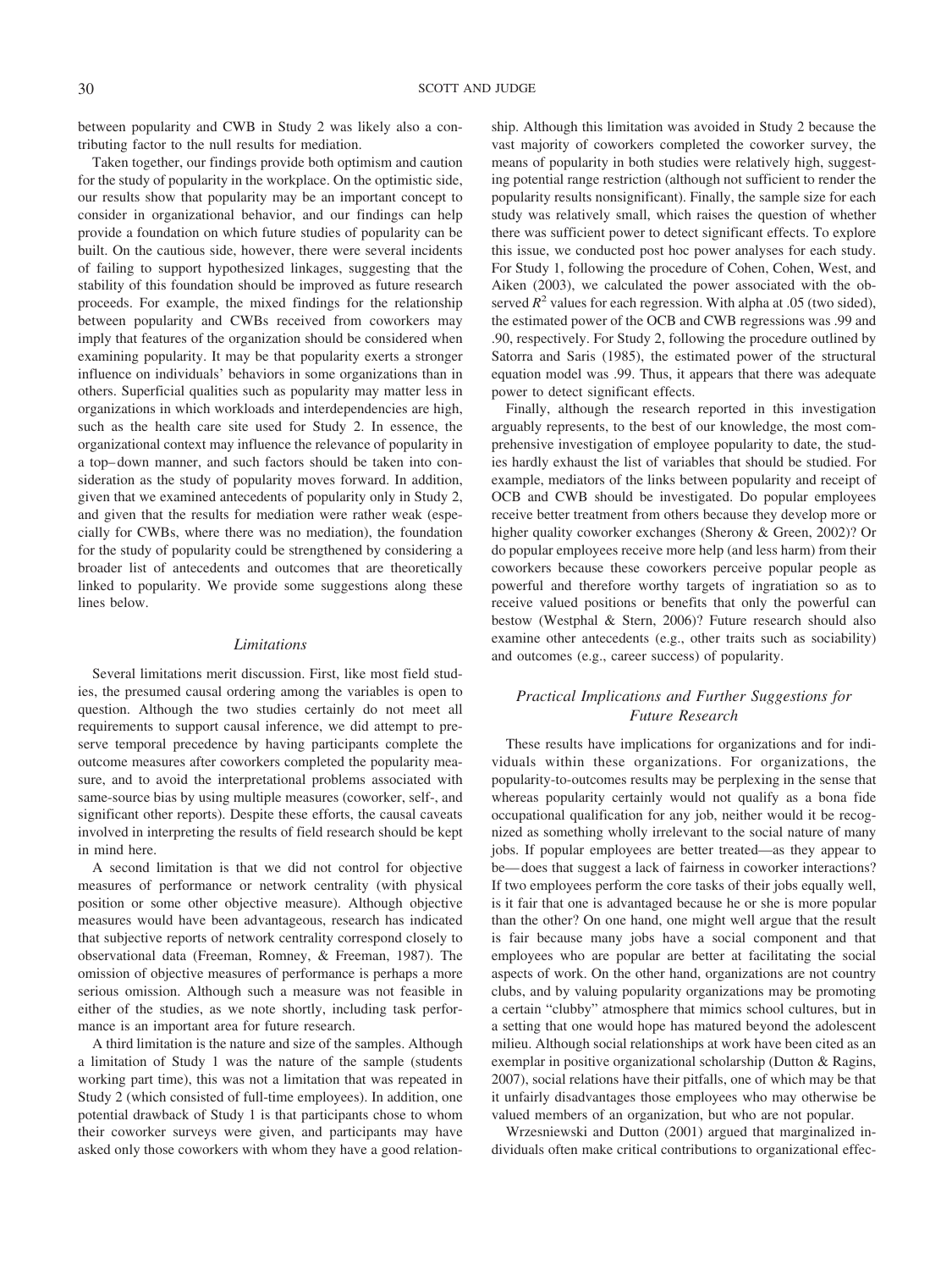tiveness in ways that are unrecognized by management. Although Roberts (2006) was not writing with specific reference to popularity, she noted the tendency of organizations to devalue the inputs of marginalized employees, arguing, "By rendering these acts invisible, scholars and practitioners may disempower those individuals who perform them" (p. 299). This suggests that for optimal organizational effectiveness and fairness, managers may need to make special efforts to recognize the contributions of less popular but otherwise valued employees because their contributions are likely to be marginalized.

For individuals, the results suggest that being unpopular has costs in the form of receiving fewer positive and more negative acts from one's peers. The findings suggest that one way to receive more favorable (or less unfavorable) treatment, of course, is to strive to become more popular. Our results provide some indirect suggestions for how this might be accomplished (increased communication so as to raise network centrality, and emphasizing positive interactions with coworkers). However, some individuals may be uninterested or unable to play the popularity game. Given the marginalization dangers reviewed above, such individuals will need to take special care in "job crafting" (Wrzesniewski & Dutton, 2001) their work in such a way as to visibly contribute to organizational effectiveness. In short, popularity is not the only means by which one can be an effective member of an organization. As Wrzesniewski and Dutton (2001) noted, job crafting is a proactive process by which employees become architects of their own work and thereby attain their own behavioral accomplishments. Although job crafting is important, it does not seem unreasonable to argue that such efforts are likely to be especially important for less popular employees.

In terms of future research, although the breadth and inherent positivity of core self-evaluations made it a reasonable first choice as a dispositional antecedent of popularity, future research should examine more narrow dispositions. Given calls for more research on specific traits (Hough & Oswald, in press), future research should determine whether the individual traits making up core self-evaluations, such as neuroticism, are more important than the broad core self-evaluations factor in predicting popularity. Besides neuroticism, other traits of the Big Five (Goldberg, 1990), such as agreeableness and extraversion, are likely associated with popularity. Agreeable individuals are friendly, warm, and motivated to get along with others (Barrick, Stewart, & Piotrowski, 2002), and extraverted individuals are high in positive affect and motivated to gain social attention (Ashton, Lee, & Paunonen, 2002). As a result, high levels of these traits may be predictive of popularity.

Another topic for future research would be to examine the possible boundary conditions of popularity. Is popularity more important in some environments than in others? When work relationships are embedded under conditions of high task interdependence (Wageman, 1995), is popularity more (interactions are more frequent or intense; interdependency is higher) or less (because task demands overwhelm any "culture of personality") important? Likewise, do popular employees help or hinder group cohesiveness? It could be that popular employees are adept at bringing individuals together, especially in times of conflict. However, it could also be that high levels of social stratification keep groups from becoming cohesive. Another possible boundary condition is individual or group task performance. For individual task performance, one might imagine moderation in either direction. On one hand, popularity might compensate for poor prior performance in that popular employees can use their popularity to deflect criticism or blame. On the other hand, popularity might amplify the effects of performance. If popular employees are widely known, then both the good and the bad should be more salient. A similar mechanism may operate for group performance: Although popular employees may receive disproportionate share of the credit when things are going well, they may be particular targets of blame when things go poorly.

In addition, like many variables in the organizational sciences such as job attitudes (e.g., Judge et al., 2006), popularity may ebb and flow over time. If popularity does vary both between and within individuals, it would be interesting to determine what dynamic factors predict within-individual fluctuations in popularity. One can imagine popularity being predicated on certain work events or critical incidents, by particular configurations of network structures (and thus popularity changes when a social network experiences a change in membership), or by the vicissitudes of time itself.

Finally, future research should examine the possible disadvantages of being popular. For example, although gossip at work has received scant attention from organizational scholars (see Waddington, 2005), given that one would expect popular employees to be disproportionate targets of work gossip, it would be seem to be a particularly worthwhile topic for future research.

## References

- *American heritage dictionary of the English language* (4th ed.). (2000). Boston: Houghton Mifflin.
- Ashton, M. C., Lee, K., & Paunonen, S. V. (2002). What is the central feature of extraversion? Social attention versus reward sensitivity. *Journal of Personality and Social Psychology, 83,* 245–252.
- Bacharach, S. B., Bamberger, P., & Mundell, B. (1993). Status inconsistency in organizations: From social hierarchy to stress. *Journal of Organizational Behavior, 14,* 21–36.
- Baron, R. M., & Kenny, D. A. (1986). The moderator–mediator variable distinction in social psychological research: Conceptual, strategic, and statistical considerations. *Journal of Personality and Social Psychology, 51,* 1173–1182.
- Barrick, M. R., Stewart, G. L., & Piotrowski, M. (2002). Personality and job performance: Test of the mediating effects of motivation among sales representatives. *Journal of Applied Psychology, 87,* 43–51.
- Bass, B. M. (1962). Further evidence on the dynamic character of criteria. *Personnel Psychology, 15,* 93–97.
- Berger, J., Cohen, B. P., & Zelditch, M., Jr. (1972). Status characteristics and social interaction. *American Sociological Review, 37,* 241–255.
- Blau, P. M. (1964). *Exchange and power in social life.* New York: Wiley.
- Bliese, P. D. (2000). Within-group agreement, non-independence, and reliability: Implications for data aggregation and analysis. In K. J. Klein & S. W. J. Kozlowski (Eds.), *Multilevel theory, research, and methods in organizations: Foundations, extensions, and new directions* (pp. 349 – 381). San Francisco: Jossey-Bass.
- Bornstein, R. F. (1989). Exposure and affect: Overview and meta-analysis of research, 1968 –1987. *Psychological Bulletin, 106,* 265–289.
- Bowler, W. M., & Brass, D. J. (2006). Relational correlates of interpersonal citizenship behavior: A social network perspective. *Journal of Applied Psychology, 91,* 70 – 82.
- Bowling, N. A., & Beehr, T. A. (2006). Workplace harassment from the victim's perspective: A theoretical model and meta-analysis. *Journal of Applied Psychology, 91,* 998 –1012.
- Brass, D. J., & Burkhardt, M. E. (1993). Potential power and power use: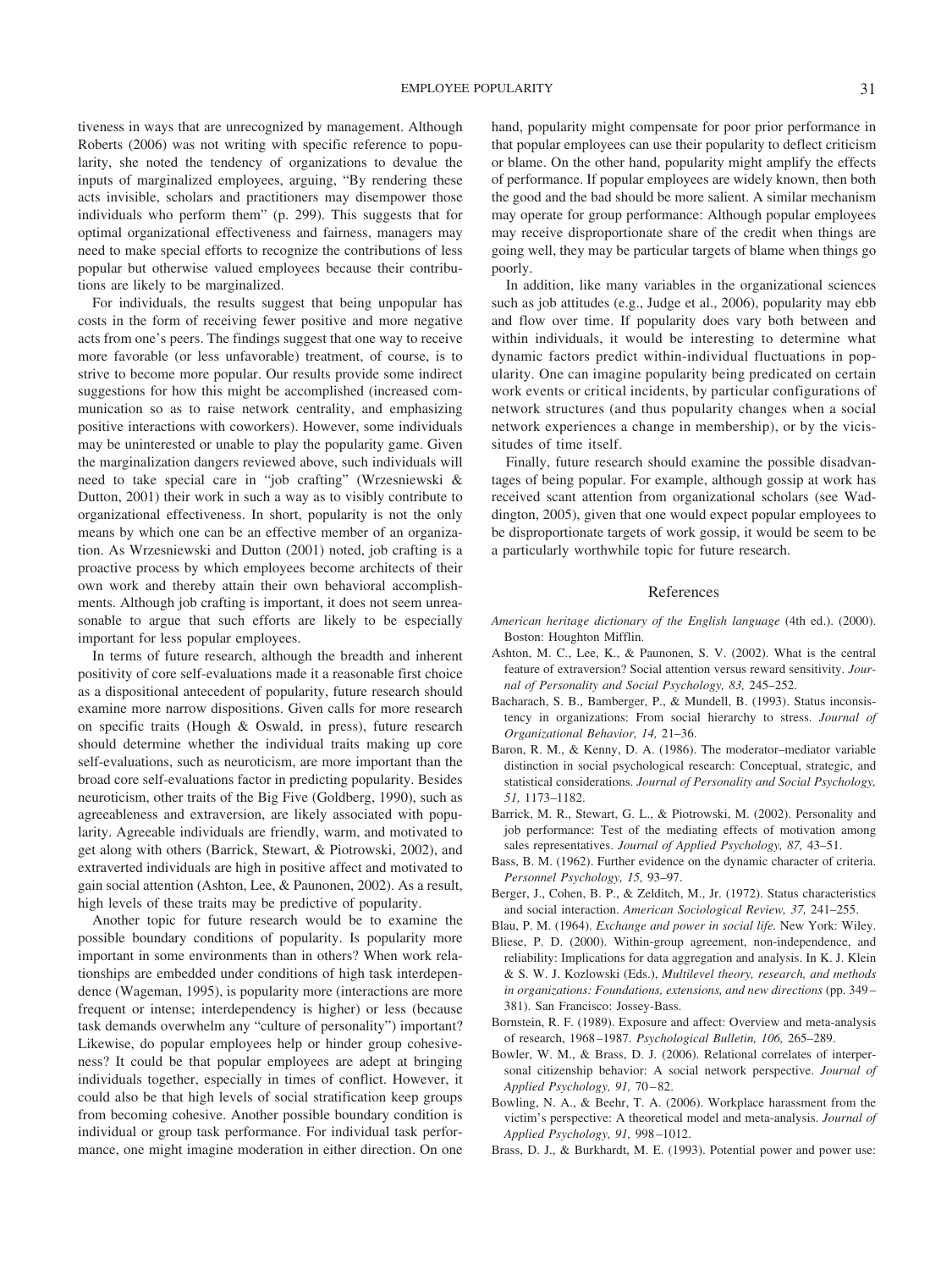An investigation of structure and behavior. *Academy of Management Journal, 36,* 441– 470.

- Brooke, P. P., Russell, D. W., & Price, J. L. (1988). Discriminant validation of measures of job satisfaction, job involvement, and organizational commitment. *Journal of Applied Psychology, 73,* 139 –145.
- Bukowski, W. M., & Hoza, B. (1989). Popularity and friendship: Issues in theory, measurement, and outcome. In T. Berndt & G. W. Ladd (Eds.), Peer relationships in child development (pp. 15–45). New York: Wiley.
- Bunderson, J. S. (2003). Recognizing and utilizing expertise in work groups: A status characteristics perspective. *Administrative Science Quarterly, 48,* 557–591.
- Cardy, R. L., & Dobbins, G. H. (1986). Affect and appraisal accuracy: Liking as an integral dimension in evaluating performance. *Journal of Applied Psychology, 71,* 672– 678.
- Chan, D. (1998). Functional relations among constructs in the same content domain at different levels of analysis: A typology of composition models. *Journal of Applied Psychology, 83,* 234 –246.
- Cialdini, R. B., Borden, R. J., Thorne, A., Walker, M. R., Freeman, S., & Sloan, L. R. (1976). Basking in reflected glory: Three (football) field studies. *Journal of Personality and Social Psychology, 34,* 366 –375.
- Cohen, J., Cohen, P., West, S. G., & Aiken, L. S. (2003). *Applied multiple regression/correlation analysis for the behavioral sciences* (3rd ed.). Mahwah, NJ: Erlbaum.
- Coie, J. D., Dodge, K. A., & Coppotelli, H. (1982). Dimensions and types of social status: A cross-age perspective. *Developmental Psychology, 18,* 557–571.
- Dalal, R. S. (2005). A meta-analysis of the relationship between organizational citizenship behavior and counterproductive work behavior. *Journal of Applied Psychology, 90,* 1241–1255.
- Daniels, E., & Leaper, C. (2006). A longitudinal investigation of sport participation, peer acceptance, and self-esteem among adolescent girls and boys. *Sex Roles, 55,* 875– 880.
- DeRosier, M., Kupersmidt, J., & Patterson, C. (1994). Children's academic and behavioral adjustment as a function of the chronicity and proximity of peer rejection. *Child Development, 65,* 1799 –1813.
- Dutton, J. E., & Ragins, B. R. (2007). Moving forward: Positive relationships at work as a research frontier. In J. E. Dutton & B. R. Ragins (Eds.), *Exploring positive relationships at work: Building a theoretical and research foundation* (pp. 387– 400). Mahwah, NJ: Erlbaum.
- Eder, D. (1985). The cycle of popularity: Interpersonal relations among female adolescents. *Sociology of Education, 58,* 154 –165.
- Farmer, T. W., & Rodkin, P. C. (1996). Antisocial and prosocial correlates of classroom social positions: The social network centrality perspective. *Social Development, 5,* 174 –188.
- Freeman, L. C. (1979). Centrality in social networks: Conceptual clarification. *Social Networks, 1,* 215–239.
- Freeman, L. C., Romney, A. K., & Freeman, S. C. (1987). Cognitive structure and informant accuracy. *American Anthropologist, 89,*  $310 - 325$ .
- Funder, D., Kolar, D., & Blackman, M. (1995). Agreement among judges of personality: Interpersonal relations, similarity, and acquaintanceship. *Journal of Personality Assessment, 69,* 229 –243.
- Glick, W. H. (1985). Conceptualizing and measuring organizational and psychological climate: Pitfalls in multilevel research. *Academy of Management Review, 10,* 601– 616.
- Goldberg, L. R. (1990). An alternative "description of personality": The Big-Five factor structure. *Journal of Personality and Social Psychology, 59,* 1216 –1229.
- Gouldner, A. W. (1960). The norm of reciprocity: A preliminary statement. *American Sociological Review, 25,* 161–178.
- Hogan, R. (1983). A socioanalytic theory of personality. In M. M. Page (Ed.), *1982 Nebraska Symposium on Motivation* (pp. 55– 89). Lincoln: University of Nebraska Press.
- Holland, P. W., & Leinhardt, S. (1973). The structural implications of

measurement error in sociology. *Journal of Mathematical Sociology, 3,* 85–111.

- Hollander, E. P. (1965). Validity of peer nominations in predicting a distant performance criterion. *Journal of Applied Psychology, 49,* 434 – 438.
- Hough, L. M., & Oswald, F. L. (in press). Personality testing and I-O psychology: Asking questions, offering answers, discussing unknowns, and providing direction. *Industrial and Organizational Psychology: Perspectives on Science and Practice.*
- Hunsley, J., & Meyer, G. J. (2003). The incremental validity of psychological testing and assessment: Conceptual, methodological, and statistical issues. *Psychological Assessment, 15,* 446 – 455.
- Jöreskog, K. G., & Sörbom, D. (1996). *LISREL 8: User's reference guide*. Chicago: Scientific Software International.
- James, L. R. (1982). Aggregation bias in estimates of perceptual agreement. *Journal of Applied Psychology, 67,* 219 –229.
- James, L. R., Demaree, R. J., & Wolf, G. (1993).  $r_{wp}$ : An assessment of within-group interrater agreement. *Journal of Applied Psychology, 78,* 306 –309.
- Jones, D. A., & Skarlicki, D. P. (2005). The effects of overhearing peers discuss an authority's fairness reputation on reactions to subsequent treatment. *Journal of Applied Psychology, 90,* 363–372.
- Joyce, A. (2006, March 5). Able versus amiable. *Washington Post,* p. F01.
- Judge, T. A., & Colquitt, J. A. (2004). Organizational justice and stress: The mediating role of work–family conflict. *Journal of Applied Psychology, 89,* 395– 404.
- Judge, T. A., Erez, A., Bono, J. E., & Thoresen, C. J. (2003). The core self-evaluations scale: Development of a measure. *Personnel Psychology, 56,* 303–331.
- Judge, T. A., Locke, E. A., & Durham, C. C. (1997). The dispositional causes of job satisfaction: A core-evaluations approach. In L. L. Cummings & B. M. Staw (Eds.), *Research in organizational behavior* (Vol. 19, pp. 151–188). Greenwich, CT: JAI Press.
- Judge, T. A., Scott, B. A., & Ilies, R. (2006). Hostility, job attitudes, and workplace deviance: Test of a multilevel model. *Journal of Applied Psychology, 91,* 126 –138.
- Kilduff, M., & Krackhardt, D. (1994). Bringing the individual back in: A structural analysis of the internal market for reputation in organizations. *Academy of Management Journal, 37,* 87–108.
- Kline, R. B. (2005). *Principles and practice of structural equation modeling.* New York: Guilford Press.
- Kozlowski, S. W. J., & Bell, B. S. (2003). Work groups and teams in organizations. In W. C. Borman, D. R. Ilgen, & R. J. Klimoski (Eds.), *Handbook of psychology: Industrial and organizational psychology* (Vol. 12, pp. 333–375). New York: Wiley.
- Kozlowski, S. W. J., & Klein, K. J. (2000). A multilevel approach to theory and research in organizations. In K. J. Klein & S. W. J. Kozlowski (Eds.), *Multilevel theory, research, and methods in organizations: Foundations, extensions, and new directions* (pp. 3–90). San Francisco: Jossey-Bass.
- LaFontana, K. M., & Cillessen, A. H. N. (1998). The nature of children's stereotypes of popularity. *Social Development, 7,* 301–320.
- Lease, A. M., Kennedy, C. A., & Axelrod, J. L. (2002). Children's social constructions of popularity. *Social Development, 11,* 87–109.
- Lee, K., & Allen, N. J. (2002). Organizational citizenship behavior and workplace deviance: The role of affect and cognitions. *Journal of Applied Psychology, 87,* 131–142.
- Locke, E. A. (2003). Good definitions: The epistemological foundation of scientific progress. In J. Greenberg (Ed.), *Organizational behavior: The state of the science* (2nd ed., pp. 415– 444). Mahwah, NJ: Erlbaum.
- Lodahl, T. M., & Porter, L. W. (1961). Psychometric score patterns, social characteristics, and productivity of small industrial work groups. *Journal of Applied Psychology, 45,* 73–79.
- MacKinnon, D. P., Lockwood, C. M., Hoffman, J. M., West, S. G., &